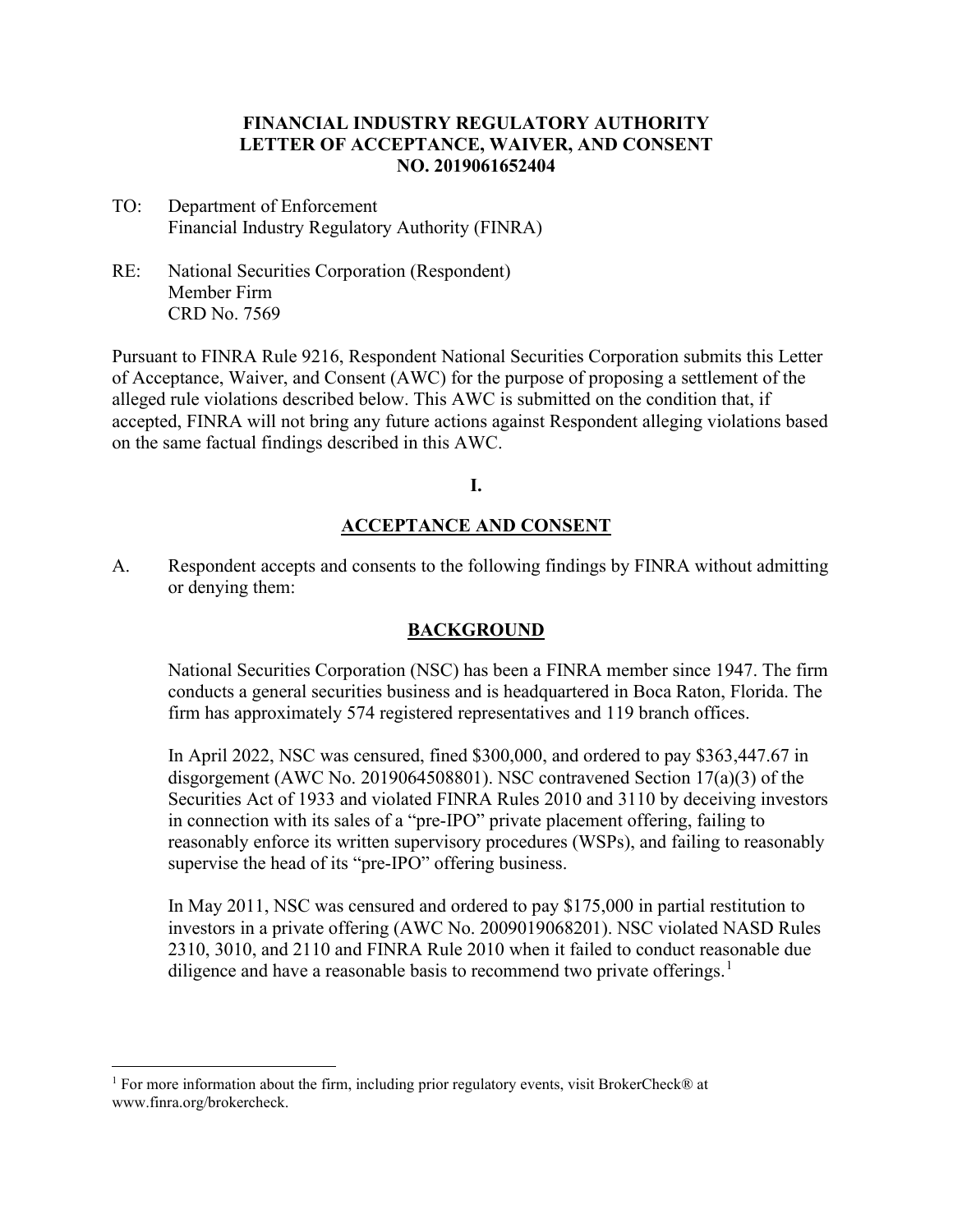#### **OVERVIEW**

NSC has violated various rules promulgated under the Securities Exchange Act of 1934 (Exchange Act) as well as NASD and FINRA rules.

*Regulation M violations and attempts to artificially support underwritten securities—* Between June 2016 and December 2018, NSC engaged in misconduct intended to influence artificially the market for securities offered by the firm's corporate affiliates and investment banking clients. First, during restricted periods associated with ten offerings underwritten by NSC, NSC attempted to, and did, induce customers to bid for and purchase shares of the offered security in the aftermarket, prior to the completion of the distribution, in willful violation of Rule 101 of Regulation M under the Exchange Act, and in violation of FINRA Rule 2010. Second, NSC violated FINRA Rules 5131(c) and 2010 by attempting to recoup selling concessions from representatives whose customers sold shares of three new issues in the 30 days following each offering. Third, NSC failed to provide written notice to customers of potential conflicts of interest in connection with the customers' purchases and sales of securities that were issued by three firm affiliates, in violation of FINRA Rules 2262 and 2010 and Exchange Act Rule 15c1- 5. Fourth, NSC failed to establish, maintain, and enforce a reasonable supervisory system, including WSPs, related to these issues and also failed to reasonably supervise cross trades to detect potential market manipulation, in violation of FINRA Rules 3110 and 2010.

*Negligent omissions of material fact—*Between April 2018 and July 2018, NSC negligently omitted to tell investors in two offerings related to GPB Capital Holdings, LLC (GPB Capital) that the issuers failed to timely make required filings with the Securities and Exchange Commission (SEC), including filing audited financial statements. By virtue of the foregoing, NSC violated FINRA Rule 2010.

*Inaccurate representations to FINRA***—**In October 2019, NSC acted as a lead underwriter of a public offering, and in connection with that offering received common stock warrants. Although NSC represented to FINRA that certain of these warrants would not be sold for a period of 360 days, NSC permitted certain warrants to be sold within the 360-day period. By virtue of the foregoing, NSC violated FINRA Rule 2010.

*Failure to supervise—*Between September 2013 and May 2017, NSC failed to reasonably supervise one of its registered representatives (Representative A) by failing to reasonably respond to red flags that he was causing NSC to record false and significant increases in the value of customer assets, as well as false suitability information on record with the firm, in order to avoid the firm's limits on concentration levels of his non-traded real estate investment trust  $(REIT)^2$  $(REIT)^2$  recommendations and to make his non-traded REIT

<span id="page-1-0"></span> $^2$  A REIT is a corporation, trust, or association that owns or manages income-producing real estate. There are two types of public REITs: those that trade on a national securities exchange and those that do not trade on a national securities exchange. REITs in this latter category are generally referred to as publicly registered non-exchange traded REITs or non-traded REITs.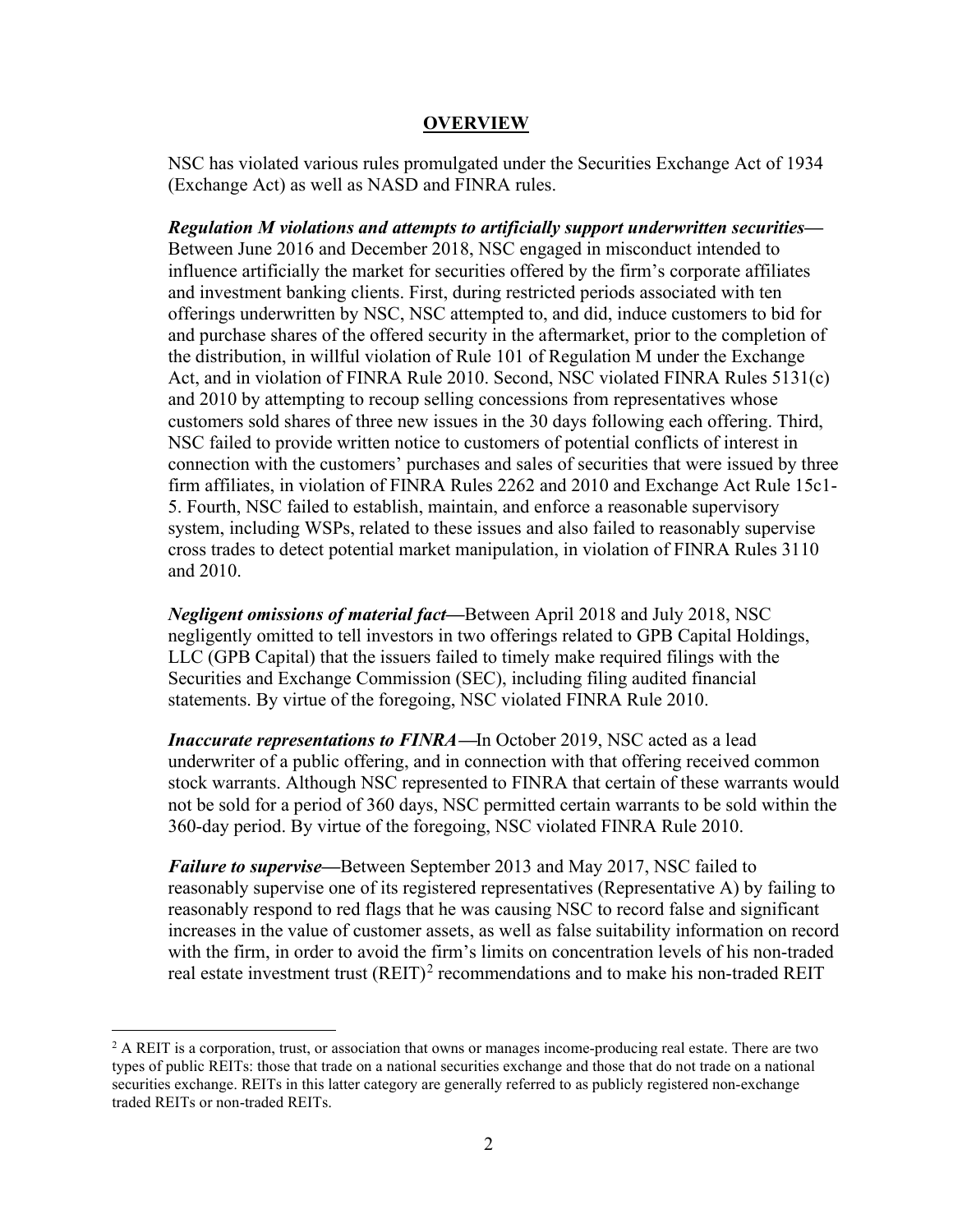recommendations appear to be suitable. As a result, NSC violated FINRA Rules 3110, 4511, and 2010, and NASD Rule 3010.

*Regulation SHO violations—*Between January 2005 and April 2020, Respondent failed to obtain locates in connection with at least 33,241 short sale transactions, in violation of Rule 203(b)(1) of Regulation SHO under the Exchange Act, NASD Rule 2110, and FINRA Rule 2010. The firm further failed to establish, maintain, and enforce a supervisory system, including WSPs, reasonably designed to achieve compliance with the locate requirements of Regulation SHO, in violation of NASD Rules 3010 and 2110 and FINRA Rules 3110 and 2010.

### **FACTS AND VIOLATIVE CONDUCT**

**A. NSC engaged in misconduct intended to influence artificially the market for securities offered by the firm's corporate affiliates and investment banking clients.**

## **1. NSC attempted to induce aftermarket purchases during the restricted periods of ten offerings underwritten by the firm.**

Regulation M is an anti-manipulation provision of the federal securities laws and applies to distributions of securities. Rule 101 of Regulation M makes it unlawful for any participant in a distribution of securities "directly or indirectly, to bid for, purchase, or attempt to induce any person to bid for or purchase, a covered security" during the distribution's restricted period.<sup>[3](#page-2-0)</sup> Thus, attempts by underwriters to solicit or otherwise induce customers to make additional purchases of the offered security after trading begins (the aftermarket) are prohibited until the distribution is complete. Such solicitations can undermine the integrity of the market by artificially stimulating demand and supporting the pricing of the offering.

In 2005, the SEC issued an interpretive release concerning Regulation M, in which it stated that Rule 101 applies to any activity by underwriters during an offering that "causes or is likely to cause another person to bid for or purchase covered securities" irrespective of the underwriter's intent and regardless of whether such conduct results in aftermarket activity by others.<sup>[4](#page-2-1)</sup> The release identified certain conduct during the restricted period that could violate Regulation M, including: (1) inducements to purchase in the form of tie-in agreements or other solicitations of aftermarket bids; (2) soliciting customers as to what price and in what quantity they intend to purchase in the aftermarket; (3) proposing aftermarket prices to customers; and (4) accepting or seeking expressions of interest from customers that they intend to purchase an amount of shares in the aftermarket equal to the size of their allocation (e.g., "1 for 1"). The release also

<span id="page-2-0"></span> $3$  As defined in Rule 100(b) of Regulation M, the restricted period generally begins one or five business days prior to the determination of an offering price and ends upon the completion of the distribution. *See* 17 CFR § 242.101(a).

<span id="page-2-1"></span><sup>4</sup> *Commission Guidance Regarding Prohibited Conduct in Connection with IPO Allocations,* Release Nos. 33-8565; 34-51500; IC-26828 (April 7, 2005).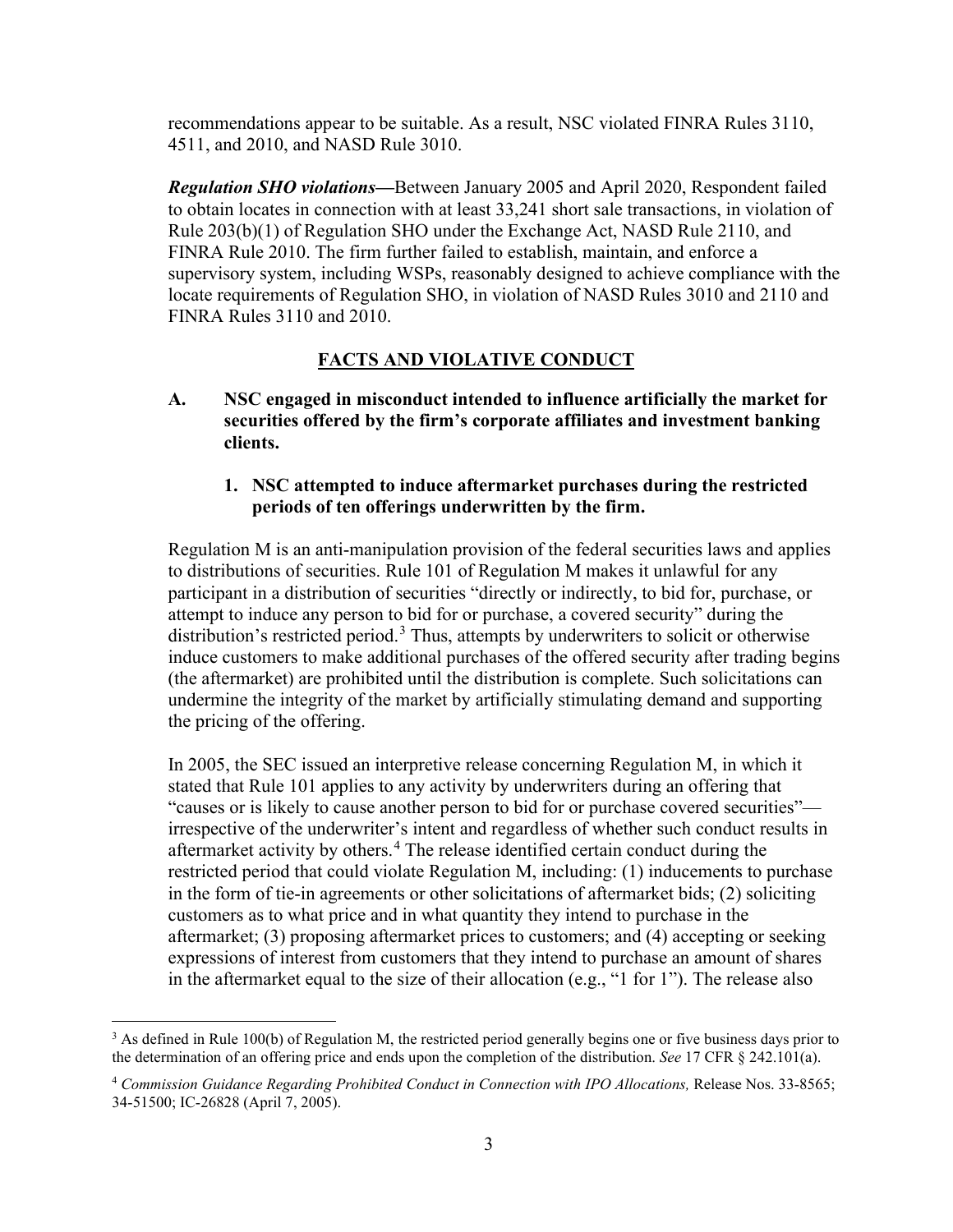stated that conduct occurring *after* the restricted period, including follow-up solicitations for immediate aftermarket orders for customers who had earlier expressed interest, and the tracking of customers' aftermarket purchases, while not illegal itself, could evidence a violation of Rule 101.

A violation of Regulation M also constitutes a violation of FINRA Rule 2010, which requires member firms and associated persons to observe high standards of commercial honor and just and equitable principles of trade in the conduct of their business.

Between August 2016 and March 2018, NSC acted as an underwriter for three IPOs and seven follow-on offerings. The ten offerings collectively raised over \$200 million for the issuers, who were mainly small-cap biopharma or technology companies, and generated net profits of approximately \$4.77 million for NSC.<sup>[5](#page-3-0)</sup>

NSC's Investment Banking Department (IBD) had primary responsibility for underwriting offerings and shared responsibility with the firm's Syndicate Department (Syndicate) for the book-building process, including the process for allocating shares to customers. Syndicate communicated the details of a particular offering to the firm's sales representatives, who reached out to their customers and then input their customers' demand—referred to as indications of interest (IOIs)—in the firm's internal computer system. Syndicate and IBD allocated shares at the branch level or occasionally at the individual sales representative level in the case of a branch with only one or two representatives. Once a branch received its final allocation, the branch's manager allocated shares amongst the branch's sales representatives, who booked the shares to customer accounts.

Pursuant to NSC's WSPs, Syndicate would determine "who [was] allocated securities and the amounts of the allocation." However, in practice, Syndicate and IBD shared responsibility for such decisions. The WSPs recited the language of Rule 101 of Regulation M and stated that allocations were to be "based upon [IOI] forms, as well as any other factors [Syndicate] consider[ed] appropriate to facilitate a distribution of the offering." In addition to IOIs, Syndicate and IBD considered a customer's long-term interest in the issuer and, for follow-on offerings, whether the customer was an existing shareholder. They also understood that they were prohibited from basing allocations on whether and in what quantity firm customers would buy additional shares in the aftermarket.

In connection with each of the ten offerings, however, during the restricted periods, NSC directly and indirectly attempted to, and did, induce customers to make aftermarket purchases of the offered securities. Syndicate and IBD, in the context of making allocation decisions, solicited and considered branch managers' and sales representatives' feedback concerning whether their customers would be participating in the immediate aftermarket. This feedback routinely reflected that branch managers and sales representatives understood that in order to receive a "decent" allocation for their

<span id="page-3-0"></span><sup>&</sup>lt;sup>5</sup> As described below, the firm will be required to disgorge \$4.77 million in unlawful profits from its Regulation M violations.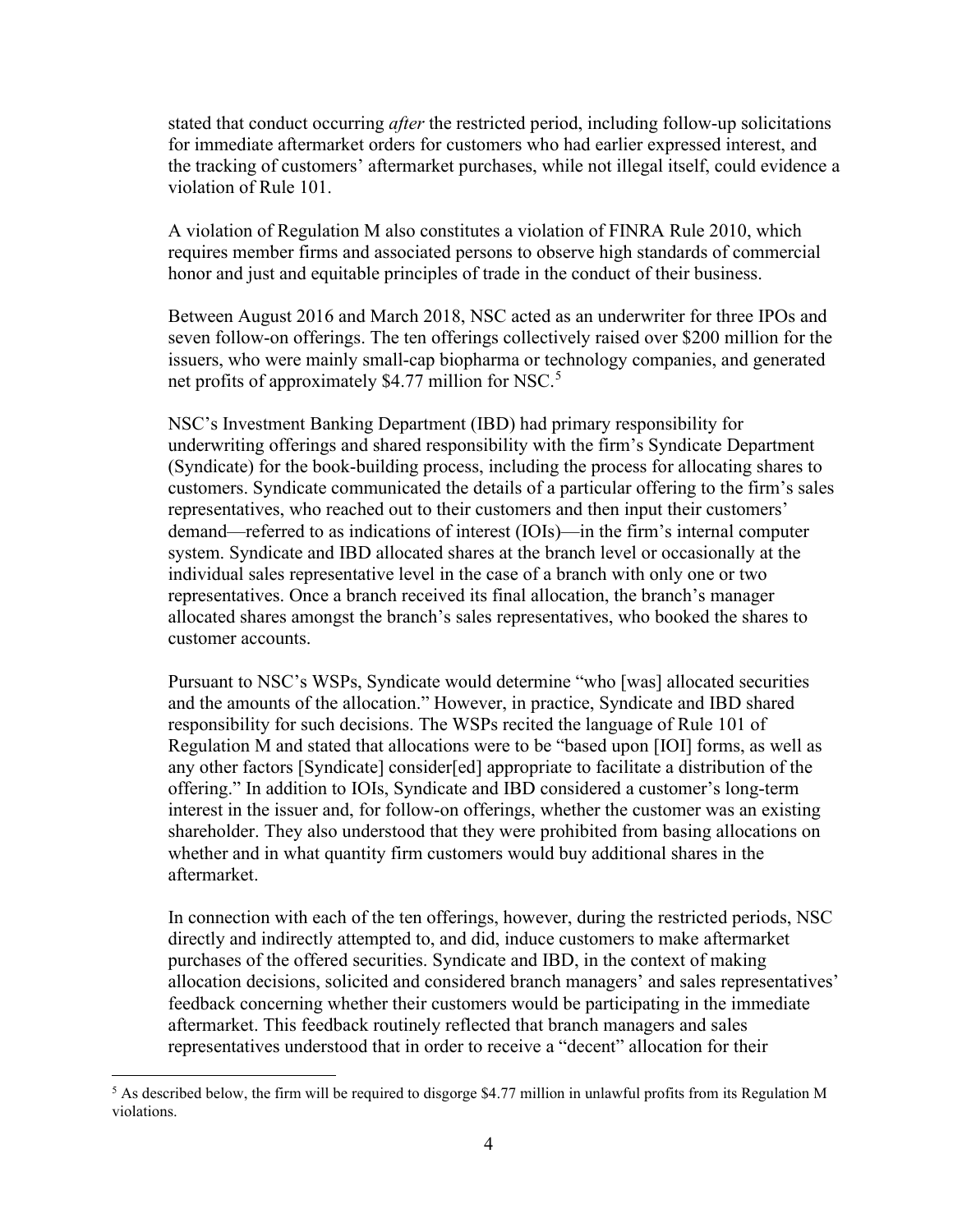customers, their customers would be expected to buy additional shares in the aftermarket. Conversely, Syndicate and IBD reduced or threatened to reduce allocations to representatives who refused to solicit their customers to participate in the aftermarket.

In other instances, Syndicate and IBD expressly conditioned allocations on a branch manager's agreement to buy a specific number of shares in the aftermarket for the branch's customers, often tied to a percentage of the branch's overall allocation, without reference to its customers' desired overall position. The branch manager would then work with the branch's sales representatives and attempt to solicit that amount of aftermarket shares from the branch's customers.

Syndicate and IBD memorialized the aftermarket feedback in spreadsheets created and emails sent during the restricted periods in the context of determining allocations. For example, a spreadsheet created in connection with one of the offerings reflected that a sales representative "w[ould] participate in the aftermkt – if he gets 50-60% of his interest he will likely buy remainder in the aftermarket."[6](#page-4-0)

Syndicate and IBD would also convey their discussions with representatives and branch managers concerning the aftermarket to NSC's Director of Trading,<sup>[7](#page-4-1)</sup> who would track aftermarket bids and purchases in real-time and e-mail, message, or call representatives to ensure that they were following through on their aftermarket commitments.

The firm's conduct was aimed at artificially stimulating demand and supporting the price of the offered securities, which tended to be thinly traded, in the immediate aftermarket. The aftermarket performance of NSC's underwritten offerings was important to the firm's reputation and ability to generate future investment banking revenue.

The two examples set forth below—NSC's actions with respect to Offering A and Offering B—typify the firm's misconduct.

## a. Example  $#1 - NSC$ 's misconduct with respect to Offering A

NSC served as an underwriter for Offering A, a \$13.8 million public follow-on offering. The offering had a five-day restricted period from September 22, 2016, at 9:00 am through September 27, 2016, at 8:10 am. On September 22, the Head of the IBD wrote to a Syndicate manager: "[w]ant to please confirm with [Branch Manager 1] and [his] team that if we get them the stock they need, close to it or more than expected, they will also be in the aftermarket for the balance of the orders or something that represents 10% or more of their allocation, meaning if they get 1.25 million shares they are buying 125,000 in the aftermarket as an example, same with other [NSC] office(s)."

<span id="page-4-0"></span><sup>6</sup> Syndicate or IBD circulated similar spreadsheets and/or emails tracking aftermarket feedback in connection with each of the other nine offerings.

<span id="page-4-1"></span><sup>7</sup> This individual has been barred from the securities industry for failing to provide testimony in response to a FINRA Rule 8210 request issued in connection with this matter.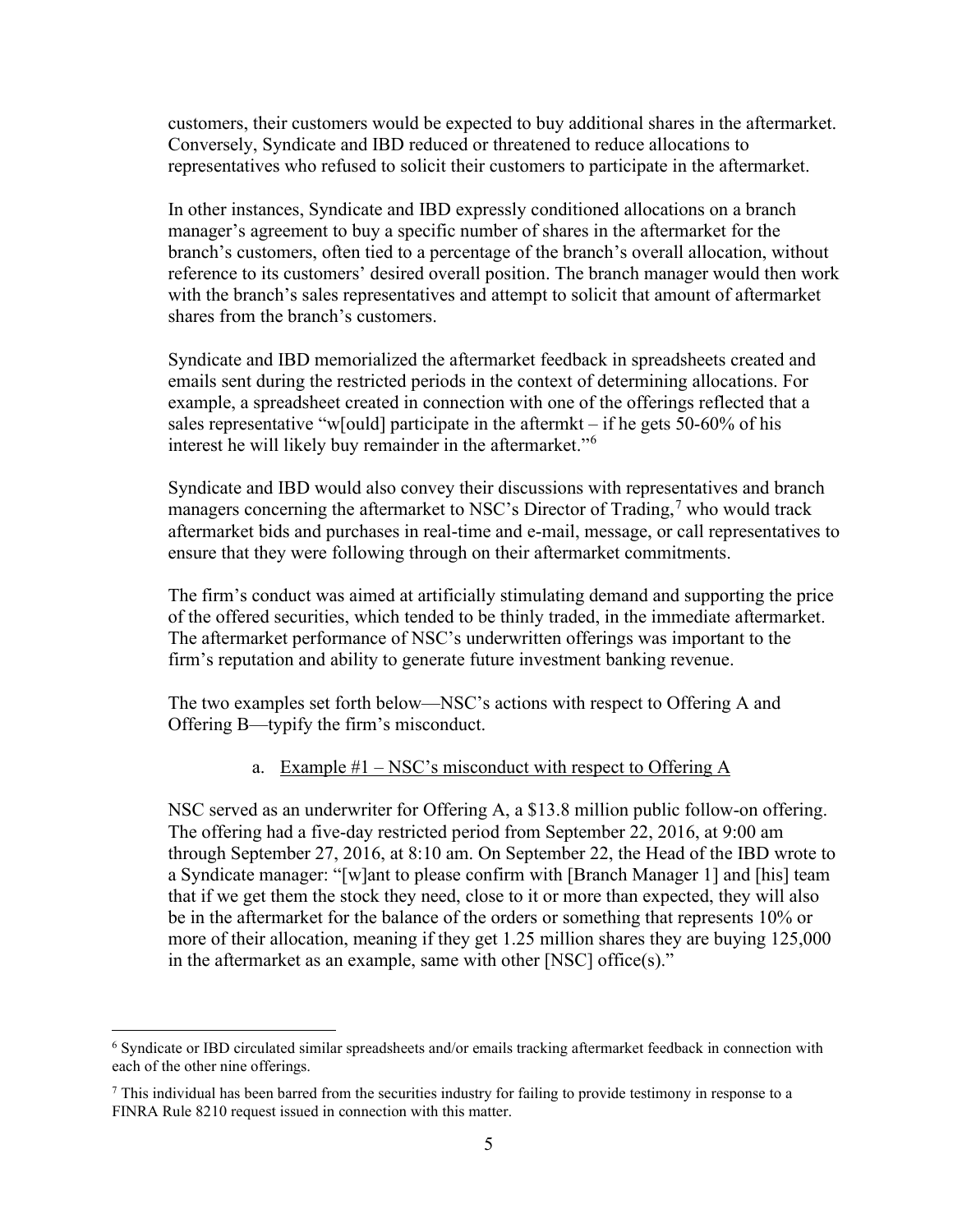On September 24, the Syndicate manager emailed the Head of the IBD concerning Branch Manager 1's allocation and said that she "[j]ust got off the phone with [Branch] Manager 1]" and "he said aftermarket 10% plus." On September 27 at 8:02 am, a Syndicate manager wrote to Sales Representative 1 and stated, "\$54,200 of [Offering A] for your office we are expecting aftermarket activity can you call me on this." Sales Representative 1 responded, "I'll take 5000 shares, spoke with client and they understood." At 8:06 am, a Syndicate manager emailed Sales Representative 2, and said "we have 8000 [shares of Offering A] for you – if you can buy the additional 2k in the [sic] we appreciate." Sales Representative 2 responded, "I will enter the 8,000 in the system and then will support it in the aftermarket with the difference as suggested."<sup>[8](#page-5-0)</sup>

On September 27, the stock opened at \$7.09, approximately 9% above its offering price of \$6.50 and stayed above that price all day, reaching a high of \$7.74. NSC's trading that day—which consisted of all solicited buy orders—made up over 26% of the stock's daily trading volume and approximately half of those orders were from customers who had received allocations. Despite the stock opening above the offering price, shortly after the open, a Syndicate manager emailed Branch Managers 2 and 3 expressing disappointment that their customers had not participated in the immediate aftermarket, stating that "it is paramount that our lead managed deals trade well for reputation and future business. Every office has . . . guys who want stock don't want to do aftermarket, if all of those guys got stock we wouldn't have an up deal."

#### b. Example #2 – NSC's misconduct with respect to Offering B

NSC served as the underwriter for Offering B, a \$28.7 million offering, which had a restricted period from August 11, 2017, at 8:00 am to August 18, 2017, at 8:00 am. On August 15, a Syndicate manager sent the Head of the IBD a spreadsheet listing branch level IOIs and feedback, which included, next to Sales Representative 3, "[w]ill try to match that in aftermarket. Ex. 10k shares for 10k shar[e]s"—i.e., a 1 for 1 relationship. On August 16, an IBD employee wrote the firm's Director of Trading to remind him that the offering "will be launching [Thursday] after the close" and that "some offices are expected to buy in the aftermarket so there will be trading going on on Friday and early next week." The same day, the Head of the IBD wrote to a Syndicate manager and stated, "our expectations are that [Branch 1] will have 300k shares to buy and [Branch 2] 100k shares to buy at the open of trading on Friday, not at some point after or later."

On August 17, the day before the offering, the Head of the IBD emailed a Syndicate manager, asking whether, if they gave Branch 1 a larger allocation, "would the other 425k shares be on the desk to buy at the open at the deal price?" The Syndicate manager replied, "[Branch Manager 1] says yes[.]" In the same email, the Syndicate manager stated that she "just spoke with [Sales Representative 3], [he] understood and agrees that aftermarket orders are to be on our desk" and that "a realistic expectation would be that

<span id="page-5-0"></span><sup>8</sup> Sales Representative 2 allocated 8,000 shares to a single customer and the customer purchased an additional 2,000 shares shortly after the open of trading on a solicited basis.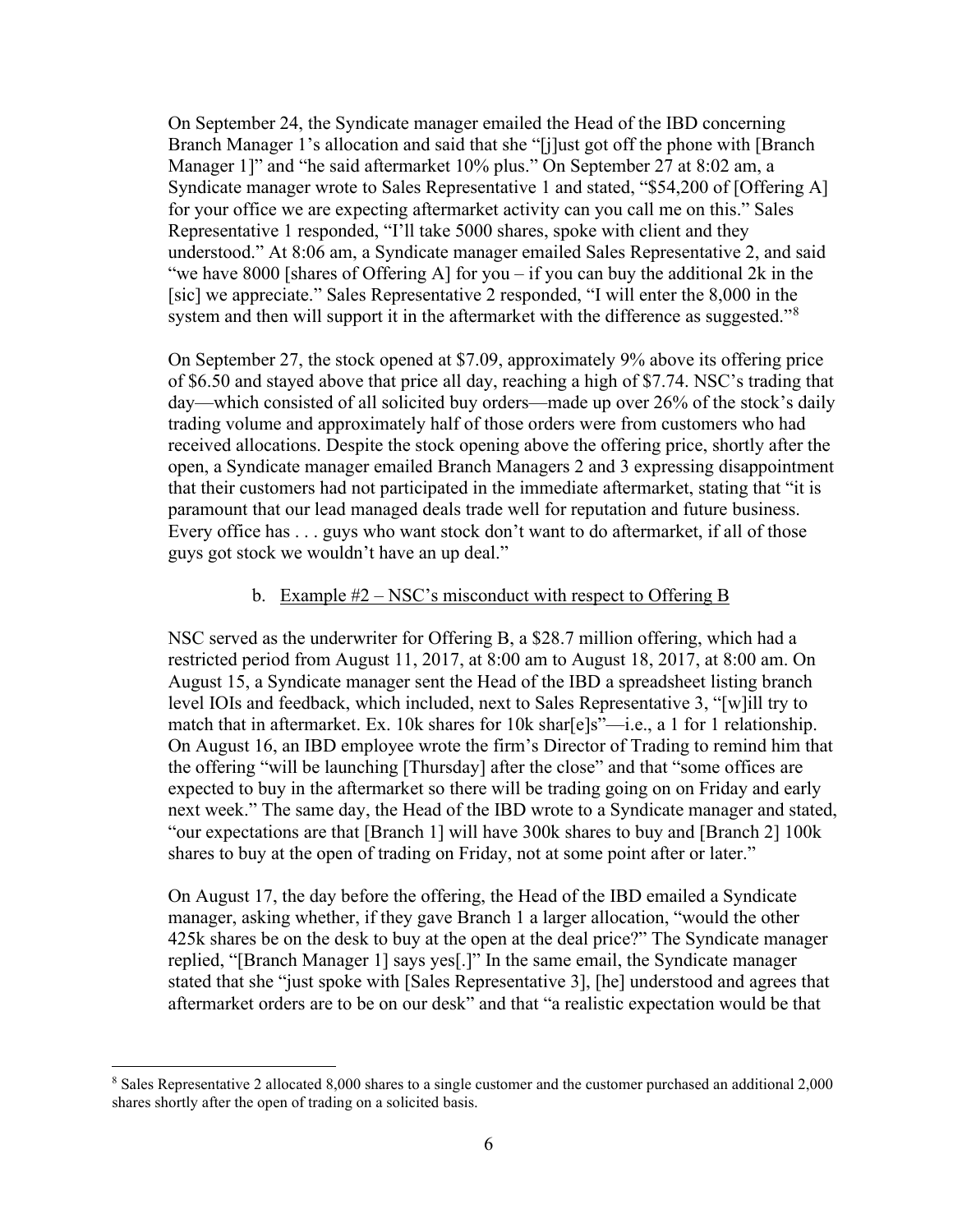he would buy up to 50% of his allocation in the aftermarket on our desk for those 4 family accounts."

Later that evening, a Syndicate manager emailed the Head of the IBD stating that Branch Manager 1 wanted a larger allocation. The Head of the IBD responded, "[d]efer to you all for that allocation discussion as all I care about is aftermarket every day and how it trades for our clients." An hour later, the Head of the IBD emailed a Syndicate manager, the Director of Trading, and others, stating, "make sure [the Director of Trading] gets final order book by 8 am to start calling guys, let him know your discussions on after market so he can use that."

On August 18, 2017, the stock opened at \$2.38, approximately 10% above its offering price of \$2.15, and stayed above that price all day, reaching a high of \$2.88. NSC's buy orders that day—over 75% of which were solicited—made up over 18% of the stock's daily trading volume and approximately 92% of those purchases were from customers who had received allocations.

Therefore, NSC willfully violated Rule 101 of Regulation M and FINRA Rule 2010.

# **2. NSC attempted to recoup selling concessions awarded in connection with new issues from representatives whose customers "flipped" shares.**

FINRA Rule 5131 addresses potential misconduct in the allocation and distribution of new issues. FINRA Rule 5131(c) states that no person associated with a member "may directly or indirectly recoup, or attempt to recoup, any portion of a commission or credit paid or awarded to an associated person for selling shares of a new issue that are subsequently flipped by a customer, unless the managing underwriter has assessed a penalty bid on the entire syndicate." A violation of FINRA Rule 5131(c) is also a violation of FINRA Rule 2010.

A "penalty bid" is an arrangement, typically contained in the syndicate selling agreement, that permits the managing underwriter to reclaim a selling concession from a syndicate member in connection with an offering when the securities originally sold by the syndicate member are sold by the syndicate member's customers in the 30-day aftermarket (a practice known as "flipping"). Flipping creates downward pressure on the secondary market trading price, and therefore underwriters and selling group members may seek to discourage such sales by imposing a penalty bid.

FINRA Regulatory Notice 10-60 explains that pursuant to FINRA Rule 5131(c), member firms are prohibited from attempting to recoup a sales representative's selling concession absent a uniform penalty bid because flipper policies—unlike penalty bids—do not require a firm to forfeit its compensation to the managing underwriter when a customer flips shares.

Between August 2016 and October 2017, in connection with the three IPOs discussed above, NSC or another co-manager filed a trading notification form with FINRA,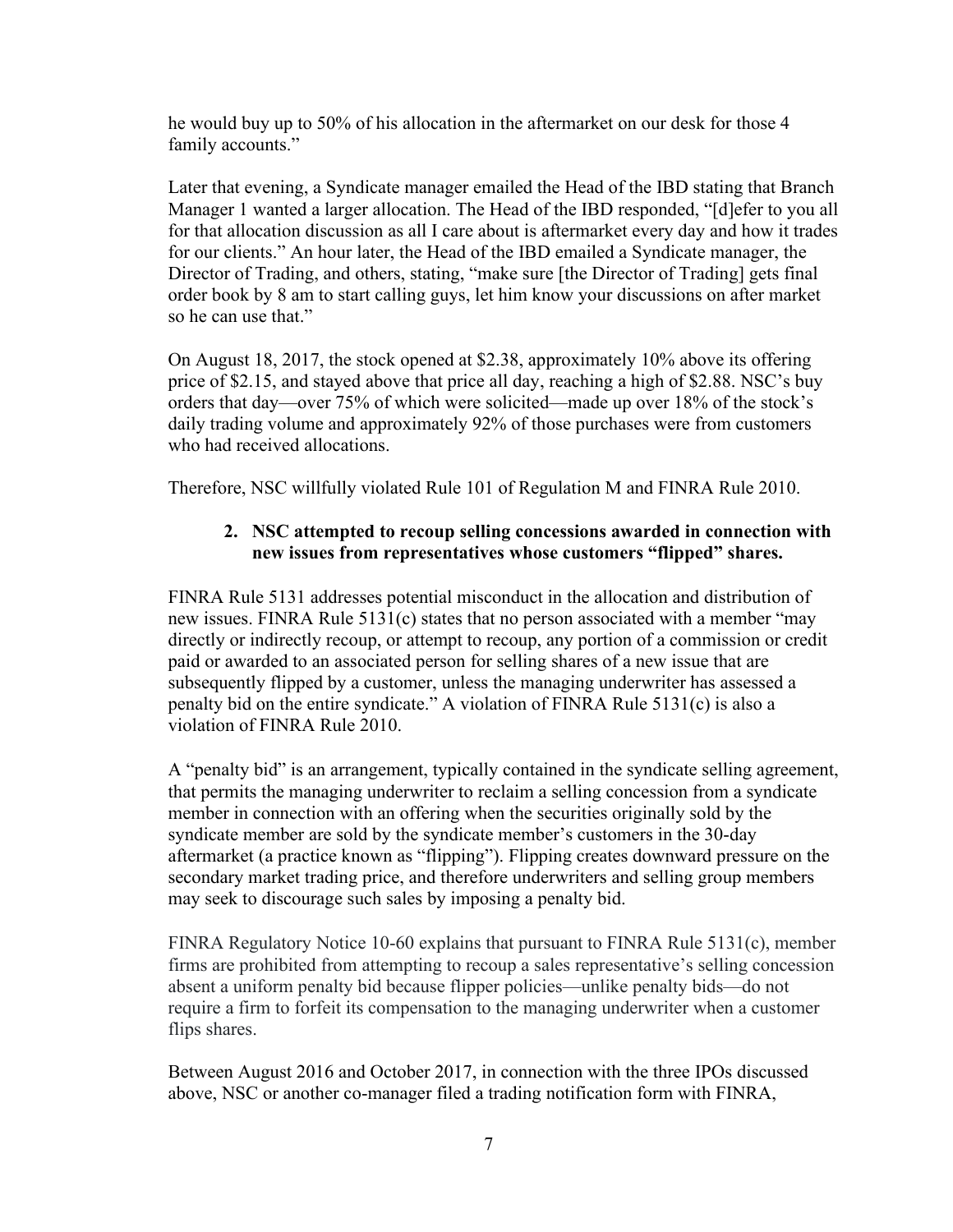disclosing that it did not intend to apply a penalty bid to the syndicate.<sup>[9](#page-7-0)</sup> Nevertheless, in connection with each of the three IPOs, NSC included a flipper policy in the launch email sent to the firm's sales force. Each launch email stated that the firm would track sales of the new issue for 30 days following the offering and recoup selling concessions from representatives whose customers flipped shares during that time frame. The flipper policies also were communicated orally to branch managers by the firm's sales manager and members of Syndicate.

Therefore, NSC violated FINRA Rules 5131(c) and 2010.

# **3. NSC failed to disclose in writing to customers buying and selling shares of affiliated issuers that NSC was under common control with those issuers.**

FINRA Rule 2262 requires that "[a] member . . . under common control with, the issuer of any security . . . before entering into any contract with or for a customer for the purchase or sale of such security, disclose to such customer the existence of such control." Additionally, where the initial disclosure is not made in writing, the firm must supplement it with a written disclosure "at or before the completion of the transaction." Exchange Act Rule 15c1-5 imposes these same obligations on member firms. A violation of FINRA Rule 2262 and Exchange Act Rule 15c1-5 also constitutes a violation of FINRA Rule 2010.

Between December 2016 and February 13, 2018, NSC failed to disclose in writing to its customers who purchased or sold securities issued by three firm affiliates—at any point prior to completing the transaction—that NSC was under common control with these issuers. These issuers, who were also investment banking clients of the firm, were each controlled by an entity that was at the time a majority shareholder of NSC's parent company. NSC failed to disclose this affiliate relationship in connection with approximately 17,000 customer transactions in these three securities.

Therefore, NSC violated FINRA Rules 2262 and 2010 and Exchange Act Rule 15c1-5.

## **4. NSC failed to establish, maintain, and enforce a reasonable supervisory system and procedures.**

FINRA Rule 3110 requires that firms establish and maintain a supervisory system, and establish, maintain, and enforce WSPs, that are reasonably designed to achieve compliance with applicable securities laws and regulations, and with applicable FINRA rules. The duty to supervise imposed by Rule 3110 also includes the responsibility to reasonably investigate red flags that suggest that misconduct may be occurring and act upon the results of such investigation. A violation of FINRA Rule 3110 also constitutes a violation of FINRA Rule 2010.

<span id="page-7-0"></span><sup>9</sup> FINRA Rule 5190 sets forth the notice requirements applicable to all members participating in securities offerings.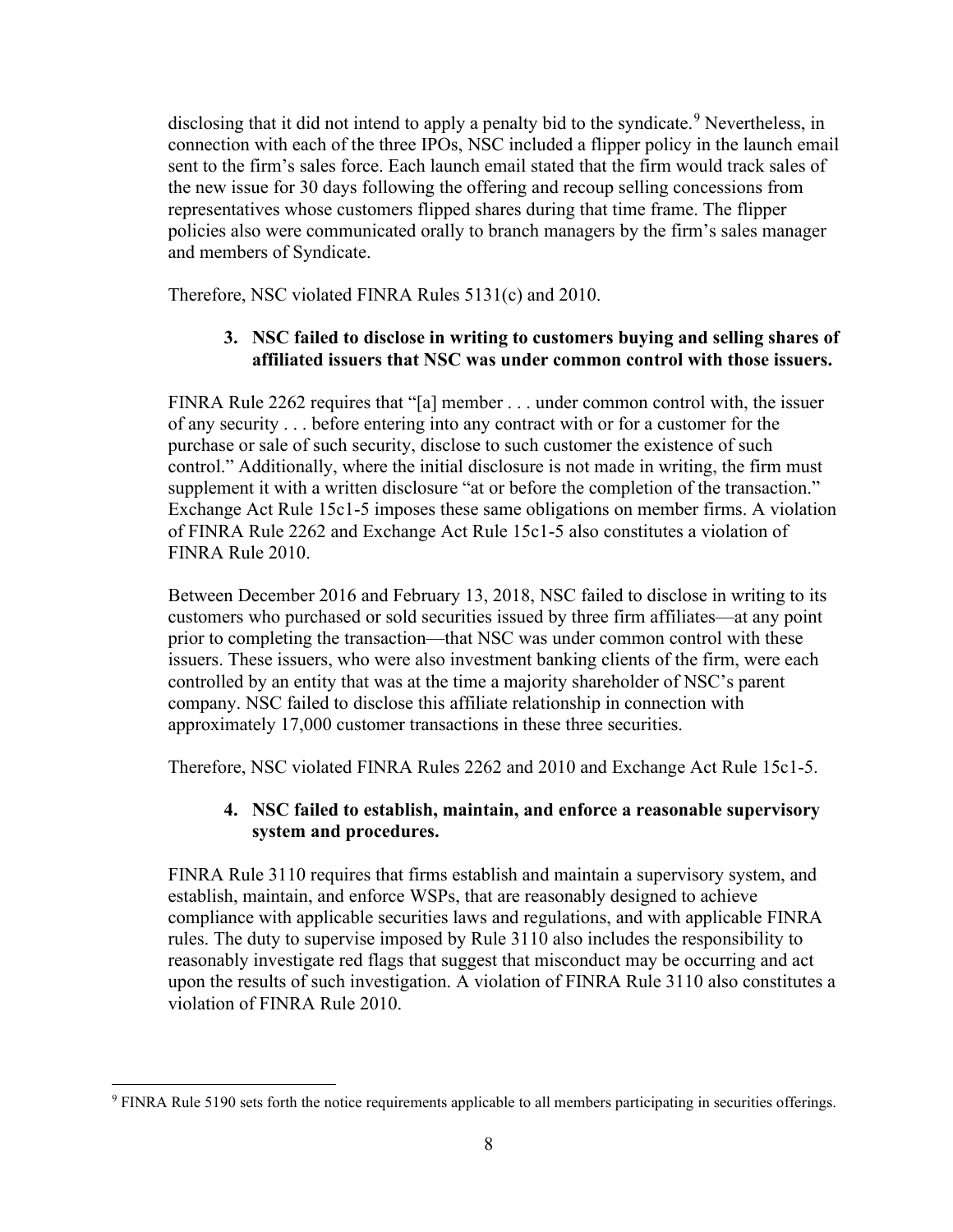Between June 2016 and December 2018, NSC's supervisory systems and procedures were not reasonably designed in a number of areas.

## a. Supervision failures relating to Regulation M and FINRA Rule 5131(c)

With respect to Rule 101 of Regulation M and FINRA Rule 5131(c), NSC's WSPs simply recited the requirements of these rules—*i.e.*, that representatives were prohibited from attempting to induce aftermarket purchases during the restricted period, and from attempting to recoup a representative's selling concession when his or her customer flipped shares of a new issue, in the absence of a penalty bid. However, the firm's WSPs did not explain how representatives were to be supervised with a view to preventing and detecting improper activities under Regulation M or Rule 5131, when such supervision would occur, or how it would be documented. The firm also lacked any surveillance designed to monitor for compliance with Rule 101 of Regulation M and FINRA Rule 5131(c). Additionally, the firm did not provide any training on activities prohibited during restricted periods or explain the difference between permissible penalty bids and impermissible flipper policies.

# b. Supervision failures relating to FINRA Rule 2262 and Exchange Act Rule 15c1-5

With respect to supervision for compliance with FINRA Rule 2262 and Exchange Act Rule 15c1-5, NSC failed to enforce its WSPs requiring disclosure of affiliate relationships to customers both before and after recommending such transactions. Specifically, the WSPs required that representatives, "prior to [] recommending a transaction in the securities of . . . an affiliated issuer," among other things, "[d]isclose to the client that [NSC] is a wholly owned subsidiary of the parent, or an affiliate of the issuer, as the case may be." Nevertheless, NSC did not maintain a list of firm affiliates for representatives to consult when making sales recommendations or otherwise provide guidance as to how representatives were supposed to determine which issuers were affiliates. The WSPs also required that representatives call trades in affiliate issuers into the equity trading desk (where they could be centrally supervised) but the firm did not follow this procedure and instead allowed representatives to enter the trades directly into the firm's electronic trading system. Finally, the WSPs required that customer trade confirmations for transactions in affiliated issuers disclose that NSC was an affiliate of the issuer, a requirement which was also not followed with respect to approximately 17,000 trade confirmations pertaining to three affiliate issuers.

# c. Supervision failures relating to potentially manipulative cross trades

Section 10(b) of the Exchange Act and Rule 10b-5 thereunder and FINRA Rule 2020 prohibit market manipulation and other deceptive techniques intended to convey false information to the market as to a stock's actual price and the demand for it, including through cross trades. A cross trade occurs when a firm facilitates buy and sell transactions between customer orders at the same time and price.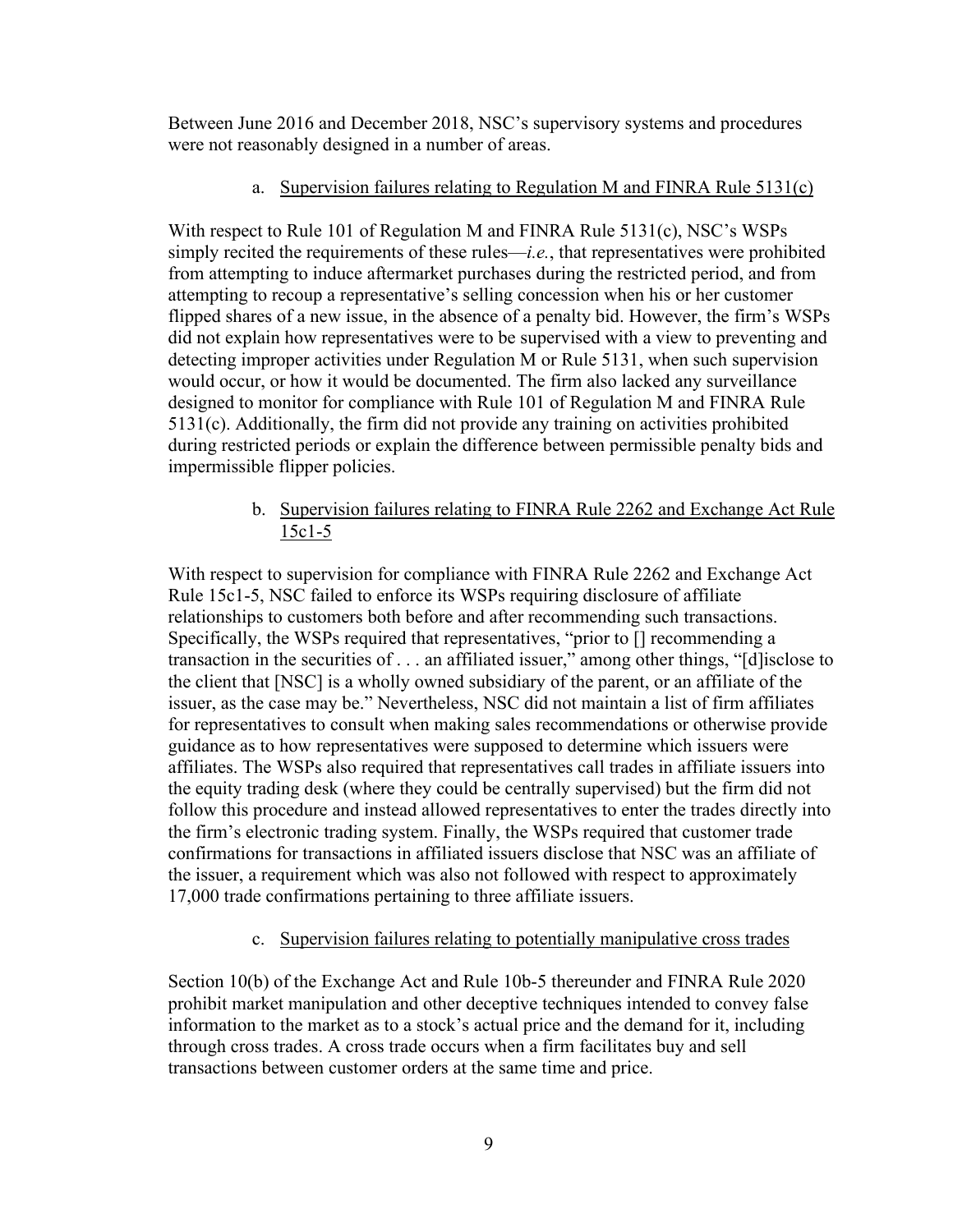The firm's supervisory system was not reasonably designed to supervise for potentially manipulative cross trades. For example, there were conflicts of interest in the firm's supervision of cross trades. Specifically, the firm supervisor tasked with reviewing daily exception reports for cross trades was supervised by the Director of Trading who implemented many cross trades that appeared on exception reports.

NSC's WSPs stated that pre-arranged trading was prohibited, and that cross trades required written pre-approval. However, these procedures were not followed. Additionally, while the firm's WSPs said that cross trades could not be used to maintain or support the share price of a security, they did not provide guidance on how supervisors were to review cross trades for price support or maintenance or when to request additional information about the trades.

NSC did not reasonably review its representatives' cross-trading activity in securities issued by NSC's corporate affiliates and investment banking clients. The firm solely relied upon a daily exception report to monitor for cross trades between its customers; however, that report's parameters were overly broad through March 2018, resulting in numerous false positives appearing on the report where the buy or sell orders did not internally cross between NSC's customers, thus making it difficult to determine which trades actually were cross trades. The report also lacked sufficient information to enable the supervisor to identify red flags of potential manipulation. Many exceptions that presented red flags of potential manipulation—including cross trades involving the same representative or representatives from the same branch on both sides of the transaction and large transactions in thinly traded securities issued by the firm's investment banking clients and affiliates—were closed out without further investigation or reasonable followup.

The firm's exclusive reliance on daily exception reports meant that it did not monitor patterns of cross trades over time. Had it done so, it would have noted an unusually large number of crosses in NSC's affiliate and investment banking client stocks, often where NSC's trading made up a significant percentage of the total market volume of the security.

#### d. Supervision failures relating to the review of internal correspondence

FINRA Rule 3110(b)(4) requires firm WSPs to include supervisory procedures specific to the review of internal communications relating to the member's investment banking or securities business. While firms may employ a risk-based approach, the procedures for reviewing internal emails must be appropriately tailored for the member's business, size, structure, and customers.

The firm's WSPs provided for review of internal emails by the firm's designated principals and stated that the review "must be conducted . . . no later than two weeks from receipt/delivery, unless additional time has been granted by the [chief supervision officer] due to extenuating circumstances." Nevertheless, NSC did not conduct any regular review of internal emails, let alone review the emails within two weeks. Instead,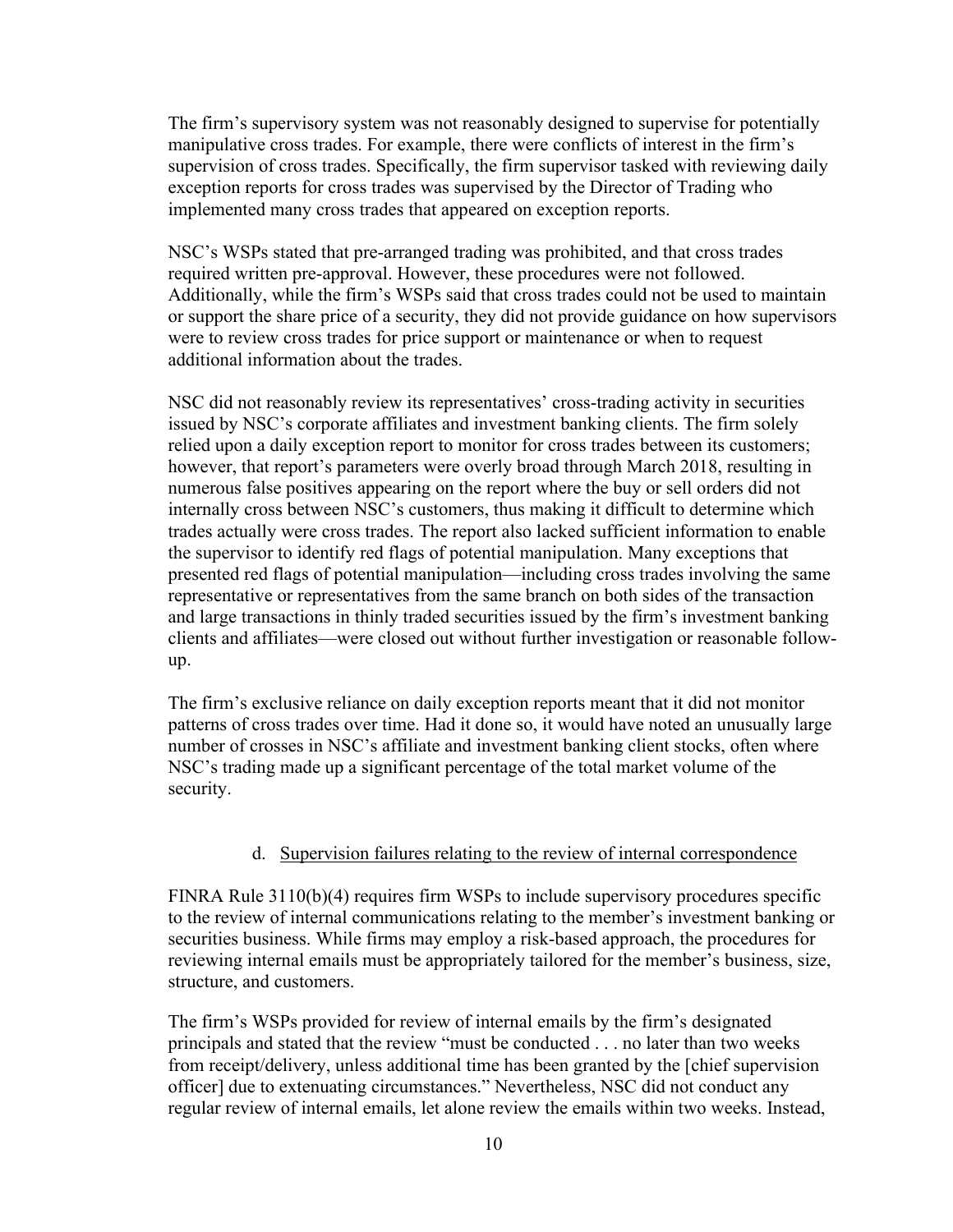the firm only reviewed internal emails on an ad hoc basis related to regulatory requests, internal investigations, and customer complaints. NSC thus did not reasonably monitor and follow up on emails containing red flags of misconduct relating to Rule 101 of Regulation M, FINRA Rule 5131(c), and potentially manipulative cross trades.

Therefore, NSC violated FINRA Rules 3110 and 2010.

## **B. NSC made negligent omissions to investors in connection with GPB Capital securities.**

GPB Capital is a New York-based alternative asset management firm founded in 2013. GPB Capital serves as the general partner for limited partnerships formed to acquire income-producing companies. From 2013 through 2018, GPB Capital launched several limited partnerships, each focused on acquiring controlling interests in certain private sector companies. As relevant here, the GPB Capital limited partnerships included GPB Automotive Portfolio, LP (Automotive Portfolio), which was formed in 2013 to acquire and operate automotive dealerships and GPB Holdings II, LP (Holdings II), which was formed in 2015 primarily to acquire and operate companies in the automotive retail and managed IT sectors.

These GPB Capital limited partnerships raised capital by selling limited partnership interests to retail investors. GPB Capital sold the limited partnership interests through, among other channels, broker-dealers. The securities GPB Capital sold, including those issued by Automotive Portfolio and Holdings II, were not registered. Instead, the limited partnership interests were sold pursuant to Regulation D of the Securities Act of 1933. As a condition of the offerings, only accredited investors were permitted to purchase the GPB Capital limited partnership interests.<sup>[10](#page-10-0)</sup>

After conducting due diligence on each offering, NSC approved Holdings II for sale by the firm's registered representatives in December 2015, and then approved Automotive Portfolio in May 2016.

Making a negligent misrepresentation or omission of a material fact to customers violates FINRA Rule 2010, as it is inconsistent with just and equitable principles of trade.

On July 10, 2017, GPB Capital filed a lawsuit in New York against one of its former operating partners who had allegedly failed to acquire certain automotive dealership interests (the New York Litigation). In connection with the New York Litigation, the former partner asserted various counterclaims against GPB Capital and alleged that GPB Capital had falsified financial statements to conceal that GPB Capital was defrauding its investors. GPB Capital denied the former partner's allegations and the litigation remains pending.

<span id="page-10-0"></span><sup>10</sup> *See* 17 CFR § 230.501(a) (defining accredited investor).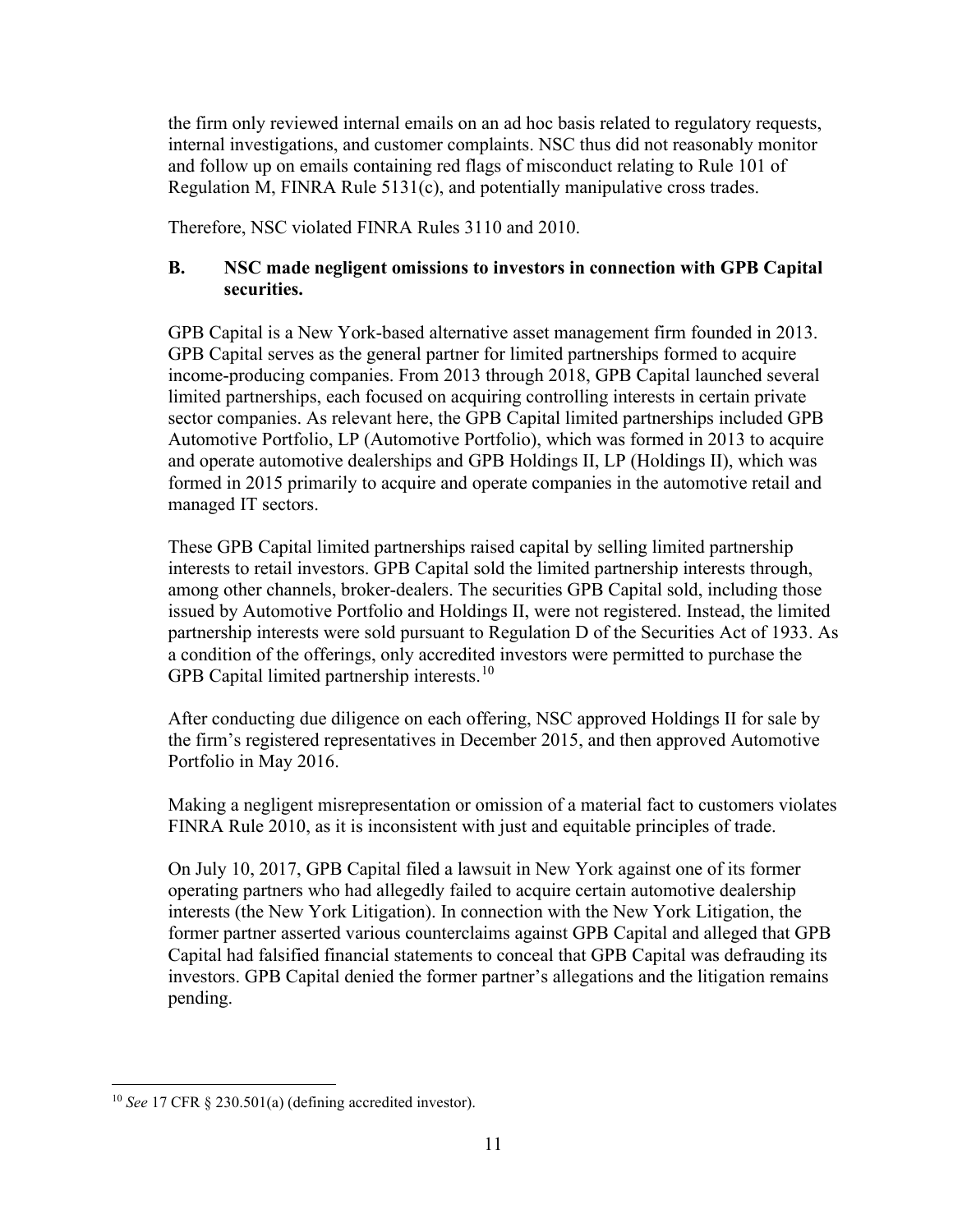On April 27, 2018, GPB Capital released what it characterized as important updates regarding the audited financial statements for certain of its limited partnerships, including Automotive Portfolio and Holdings II. The letters, which were sent to broker-dealers that sold GPB Capital-related investments, including NSC, stated that GPB Capital was in the process of registering certain classes of securities issued by certain of the limited partnerships, including Automotive Portfolio and Holdings II, with the SEC. As part of that process, Automotive Portfolio and Holdings II were required to file audited financial statements. The letters further stated that the delivery of Automotive Portfolio's and Holdings II's audited financial statements (which were due to be filed by April 30, 2018) would be delayed pending the completion of a forensic audit. Specifically, GPB Capital disclosed that it and its auditors "determined that it would be prudent to hire a third-party firm to complete a forensic audit in order to endeavor to put [the former partner's] counterclaims and other allegations to rest." The offering documents for Automotive Portfolio and Holdings II were not timely amended to disclose that the partnerships would be delayed in filing their audited financial statements with the SEC.

While NSC received the letters from GPB Capital notifying it of the delays and GPB Capital's stated intention to complete a forensic audit, it sold 115 limited partnership interests in Automotive Portfolio and eight limited partnership interests in Holdings II after that announcement. The principal value of those sales, which occurred between April 30, 2018 and July 11, 2018, totaled approximately \$8.7 million. NSC received a total of \$701,480 in commissions from the sales.

In connection with these sales, however, NSC representatives did not inform the customers that Automotive Portfolio and Holdings II had not timely filed their audited financial statements with the SEC or the reasons for the delay. The delay in filing audited financial statements was material information that should have been disclosed.<sup>[11](#page-11-0)</sup>

Therefore, by negligently omitting material facts, NSC violated FINRA Rule 2010.

## **C. NSC made inaccurate representations to FINRA that common stock warrants for a public offering would not be sold for a period of 360 days.**

FINRA Rule  $5110(e)(1)$  prohibits the sale or transfer of any securities deemed to be underwriting compensation for a period of 180 days from the date of the offering. Pursuant to  $FINRA 5110(c)(4)$ , if a member wishes to reduce the proposed maximum value of any securities received as underwriting compensation, it may do so by voluntarily agreeing to lock-up such securities for successive 180-day periods (in addition to the initial lock-up period). Each additional 180-day period reduces the proposed maximum value attributable to such securities by 10%.

<span id="page-11-0"></span><sup>&</sup>lt;sup>11</sup> In February 2021, the SEC filed a complaint against GPB Capital and other defendants alleging, among other things, that the defendants engaged in securities fraud in violation of Section 10(b) of the Exchange Act and Rule 10b-5 promulgated thereunder. (Case No. 1:21-cv-00583, E.D.N.Y.). The United States Department of Justice also brought criminal charges against GPB Capital's founder and CEO and two other executives, charging, among other things, securities fraud, mail fraud, and wire fraud. (Case No. 1:21-cr-54, E.D.N.Y.).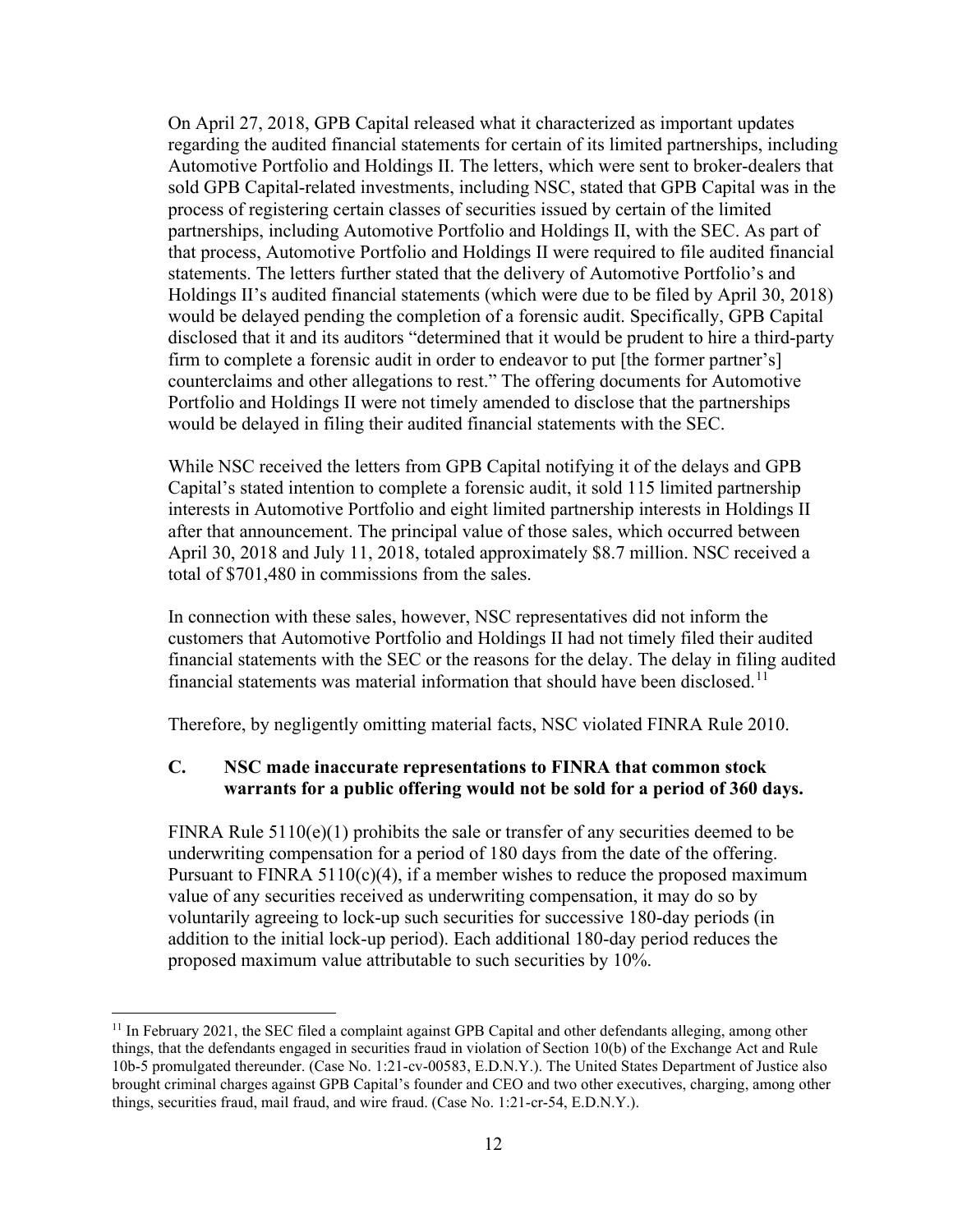In October 2019, NSC acted as the lead underwriter of a public offering and, in connection with the offering, received common stock warrants from the subject company exercisable at a premium above the offering price (the Warrant Shares). Pursuant to FINRA Rule 5110, the Warrant Shares were underwriting compensation.

During its review of the terms of the offering, FINRA's Corporate Financing Department determined that NSC's overall compensation, including the Warrant Shares, was excessive. In order to have the terms of the offering approved, NSC represented to FINRA that certain of the Warrant Shares would not be sold for a period of 360 days, rather than 180 days, from the offering date of October 24, 2019, thereby reducing NSC's overall compensation. In order to effectuate the extended lock-up period, eight individuals associated with NSC who had been assigned Warrant Shares executed lockup agreements prohibiting the sale of 141,600 Warrant Shares until October 20, 2020.

Notwithstanding its representations to FINRA regarding the extended lock-up period, in April 2020, after 180 days, NSC included over 79,000 of the restricted Warrant Shares among those it submitted to the transfer agent to remove the restricted legends. These shares were commingled with common shares and sold by the eight affiliated persons during the period April 2020 through October 19, 2020, after 180 days but prior to the close of the 360-day extended lock-up period. The early sale of the restricted Warrant Shares impermissibly accelerated the receipt of over \$1 million to the sellers.

Therefore, NSC violated FINRA Rule 2010.

## **D. NSC failed to reasonably supervise one of its representatives and failed to maintain accurate books and records.**

FINRA Rule 4511 requires members to make and preserve books, accounts, records, memoranda, and correspondence in conformity with all applicable laws, rules, and regulations, including the Exchange Act, and Rule 17a-3, promulgated thereunder. Inherent in the obligation to make and preserve books and records is the requirement that they be accurate. A violation of FINRA Rule 4511 also constitutes a violation of FINRA Rule 2010.

In 2014 and 2015, Representative A recommended purchases of more than \$35 million in non-traded REITs to more than 100 customers. NSC's WSPs required Representative A's direct supervisor and the firm's Alternative Investments Department to review these recommendations for suitability and to ensure that the proposed transactions complied with the firm's concentration limits for alternative investments.

During their review, Representative A's direct supervisor and the firm's Alternative Investments Department failed to recognize multiple red flags that Representative A was circumventing the firm's concentration limits by inflating customer financial information on various documents required for non-traded REIT transactions. Representative A routinely submitted updates to new account forms in connection with non-traded REIT recommendations that reflected extraordinary and unsubstantiated increases in the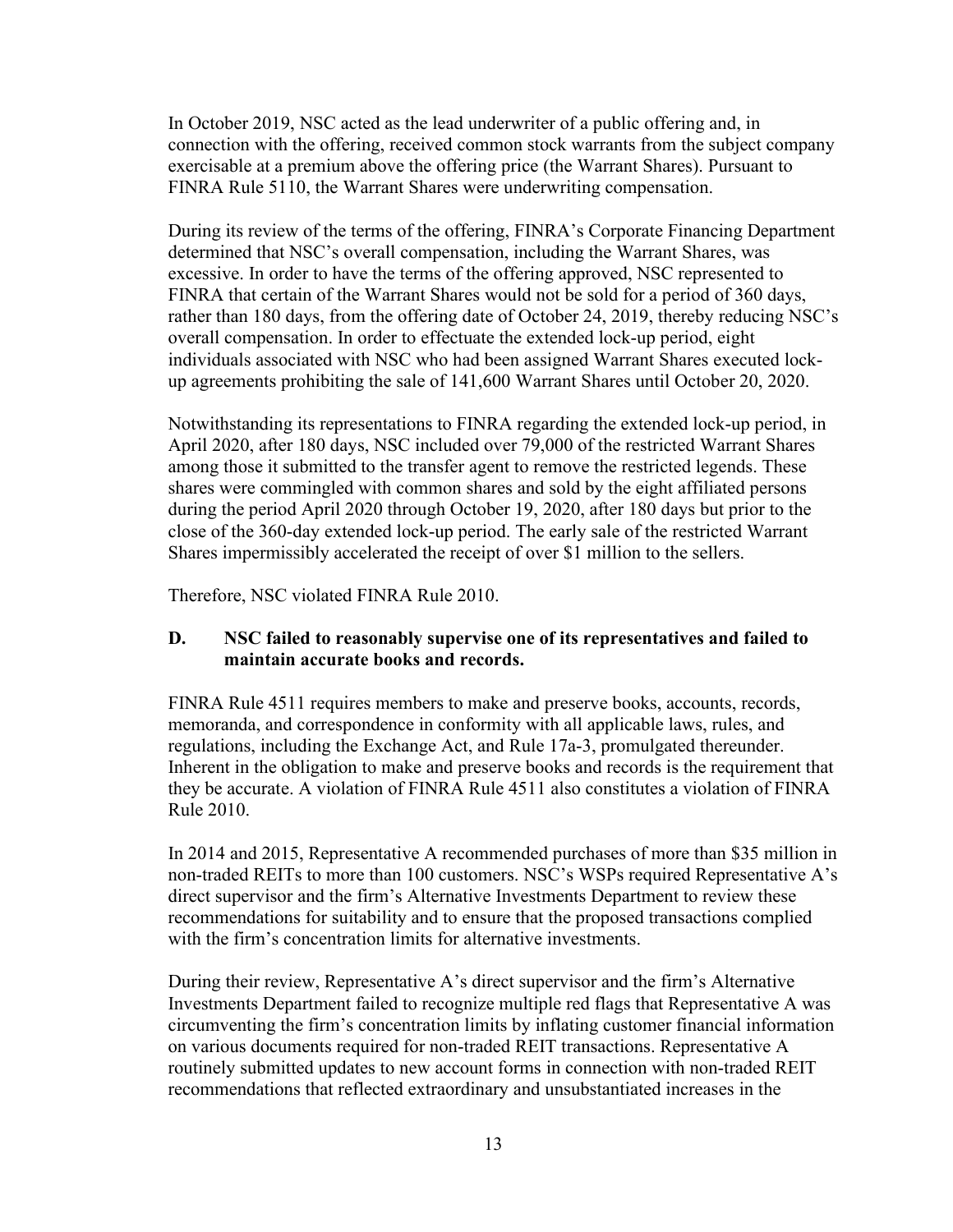customer's net worth or liquid net worth. The updated financial information was frequently grossly inflated and false. For example, an update to the new account form for one customer falsely reflected that his net worth and liquid net worth increased from \$500,000 in October 2013 to \$10 million in June 2014.

The updates Representative A submitted to the firm often occurred within months after the opening of an account or after an earlier update of financial information. These updates also often occurred in response to concerns raised by the firm that the proposed non-traded REIT transactions violated the firm's concentration limits or that there were discrepancies in the recorded financial information for the customers. In many instances, the non-traded REIT recommendations would have exceeded the firm's concentration limits and would have been rejected without the updated and inflated liquid net worth of the customers.

These red flags should have caused the firm to investigate the accuracy of customer financial and suitability information provided by Representative A, but the firm failed to take any reasonable action. The firm never verified the customer's financial and suitability information and never sought documentation substantiating the customer's financial information. Instead, NSC approved Representative A's non-traded REITs recommendations, resulting in many of Representative A's customers having an unsuitably high concentration of their liquid net worth in non-traded REITs.

For example, one retired, senior customer invested more than 90% of his liquid net worth in non-traded REITs. Many other customers had between 60% and more than 80% of their liquid net worth invested in non-traded REITs. One non-traded REIT that Representative A frequently recommended to customers went public in August 2020. Its share price dropped immediately and has fluctuated over the past year between approximately 41% and 77% below the initial offering price, resulting in substantial losses to Representative A's customers.<sup>[12](#page-13-0)</sup>

Therefore, NSC violated FINRA Rules 3110, 4511, and 2010, and NASD Rule 3010.[13](#page-13-1)

### **E. NSC failed to obtain locates for short sales as required by Rule 203(b)(1) of Regulation SHO.**

The SEC adopted Regulation SHO in January 2005 to update short sale regulation and to address concerns regarding persistent fails to deliver and potentially abusive "naked" short selling (*i.e.*, the sale of securities that an investor does not own or has not borrowed).

<span id="page-13-0"></span><sup>&</sup>lt;sup>12</sup> As of the execution of this AWC, NSC has paid approximately \$17.7 million in restitution for losses sought by 59 customers who filed arbitration claims arising out of Representative A's non-traded REIT recommendations.

<span id="page-13-1"></span><sup>&</sup>lt;sup>13</sup> FINRA Rule 3110 superseded NASD Rule 3010 on December 1, 2014. Because the supervisory failures occurred before and after this date, both rules apply.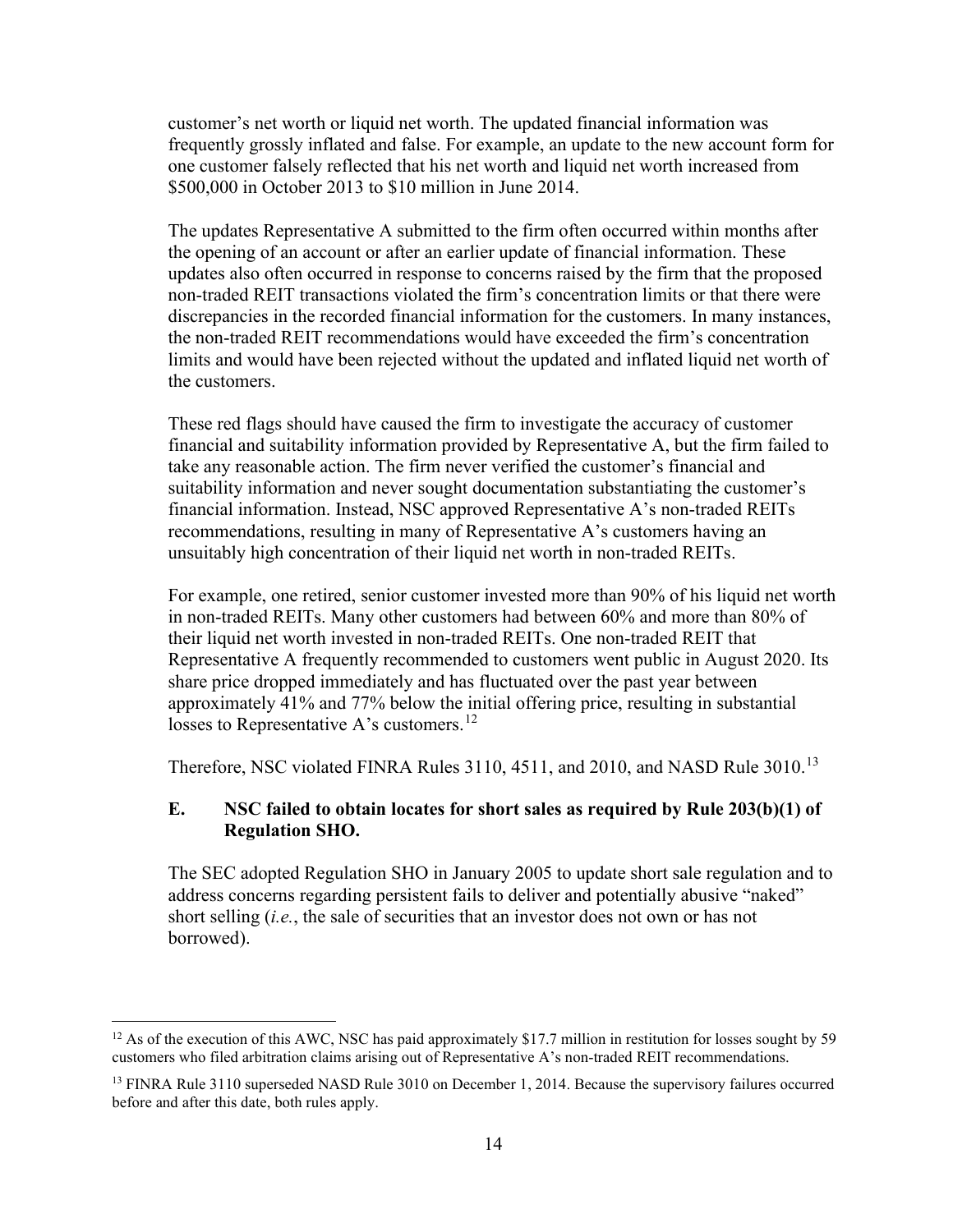Rule 203(b)(1) of Regulation SHO, generally known as the locate rule, prohibits a broker-dealer from accepting a short sale order in an equity security from another person, or effecting a short sale in an equity security for its own account, unless, in relevant part, the broker-dealer has: (i) borrowed the security, or entered into a bona-fide arrangement to borrow the security; or (ii) reasonable grounds to believe that the security can be borrowed so that it can be delivered on the date delivery is due.

Rule 203(b)(2)(iii) provides an exemption from locate requirements for short sales effected by a market maker<sup>[14](#page-14-0)</sup> in connection with bona-fide market making activities in the security for which the exemption is claimed.

In the Adopting Release to the 2008 Amendments to Regulation SHO, the SEC stated that determining whether or not a market maker is engaged in bona-fide market making "would depend on the facts and circumstances of the particular activity," and that clear examples of such activity include: (i) incurring any economic or market risk with respect to securities (e.g., putting a firm's own capital at risk to provide continuous two-sided quotes in the market); (ii) providing liquidity to a security's market; (iii) a pattern of trading that includes both purchase and sales in roughly comparable amounts to provide liquidity to customers or other broker-dealers; and (iv) continuous quotations that are at or near the market on both sides and that are communicated and represented in a way that makes them widely available to investors and other broker-dealers. The SEC also set forth specific examples of types of activities that would not be considered bona-fide market making activities, including where a market maker posts continually at or near the best offer, but does not also post at or near the best bid. <sup>[15](#page-14-1)</sup>

A violation of Rule 203(b) of Regulation SHO also constitutes a violation of FINRA Rule 2010 and its predecessor NASD Rule 2110.<sup>[16](#page-14-2)</sup>

## **1. NSC was not engaged in bona-fide market making and was required to obtain locates in connection with its principal short sale orders.**

From January 2005, when Rule 203 became effective, until April 2020, when it ceased operating as an over-the-counter market maker, NSC failed to obtain locates in connection with principal short sale orders it entered to facilitate the execution of orders received from broker-dealer customers. NSC relied on the bona-fide market maker exemption to the locate requirement, but was not entitled to do so because it was not engaged in bona-fide market making activities. NSC did not incur any economic or market risk when executing the subject transactions, did not engage in a pattern of trading including purchases and sales in roughly comparable amounts to provide liquidity to

<span id="page-14-0"></span><sup>&</sup>lt;sup>14</sup> Section 3(a)(38) of the Exchange Act defines a market maker as a dealer that holds itself out, by entering quotations in an inter-dealer communications system or otherwise, as being willing to buy and sell a security for its own account on a regular or continuous basis.

<span id="page-14-1"></span><sup>&</sup>lt;sup>15</sup> Exchange Act Release No. 34-58775, 73 Federal Register 61690, 61699 (Oct. 17, 2008).

<span id="page-14-2"></span><sup>&</sup>lt;sup>16</sup> FINRA Rule 2010 superseded NASD Rule 2110 on December 15, 2008.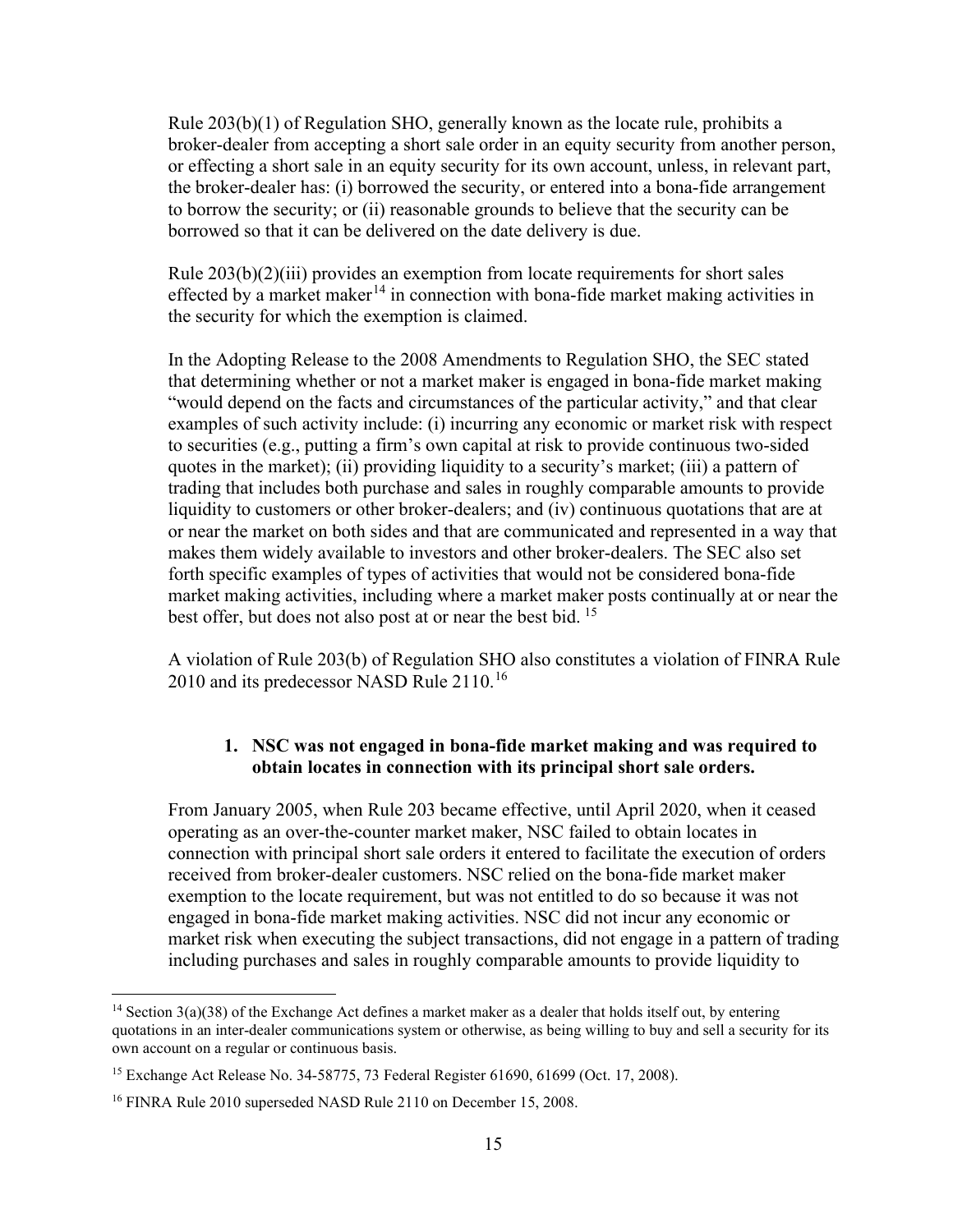broker-dealers, and did not maintain continuous quotations that were at or near the market on both sides. Instead, the firm routinely maintained quotes that were not in line with the current market.<sup>[17](#page-15-0)</sup> Upon receipt of a customer order to sell, the firm would move only one side of its quote, the offer, to be at or near the national best offer, but would not move its bid to be in line with the market. After executing the customer order, the firm then moved its offer away from the national best offer, where it would remain until another customer order was received or the trading day ended. Because the firm was not engaged in bona-fide market making activities, the firm was required to, but did not, obtain locates.

A review of the firm's trading activity for a sample period of January 2018 through April 2020, revealed that the firm failed to obtain locates for 33,241 short sale transactions, representing approximately 2.8 billion shares, where the firm improperly relied on the bona fide market making exception.

Therefore, NSC violated Exchange Act Rule 203(b) of Regulation SHO, NASD Rule 2110, and FINRA Rule 2010.

## **2. NSC failed to establish, maintain, and enforce a reasonable supervisory system and procedures.**

The firm's supervisory system was not reasonably designed to achieve compliance with the locate requirement in Rule 203(b)(1) of Regulation SHO. NSC had no supervisory reviews to determine whether its trading activity constituted bona-fide market making activity. The firm reviewed its trades each day only to verify that it was registered as a market maker in the subject securities. This review, however, would not reveal to the reviewer whether the firm was engaged in bona-fide market making and, therefore, whether the firm was eligible to rely on the bona-fide market maker exemption of Rule  $203(b)(2)(iii)$ .

Therefore, Respondent violated NASD Rules 3010 and 2110 and FINRA Rules 3110 and 2010.

- B. Respondent also consents to the imposition of the following sanctions:
	- a censure;
	- $\blacksquare$  a \$3,600,000 fine;

<span id="page-15-0"></span> $17$  For example, NSC would maintain a quote representing its willingness to buy a security (bid) for \$0.0001 and sell the same security (offer) for \$2,000 when the national best bid and offer for the security was \$6.63 and \$6.70, respectively.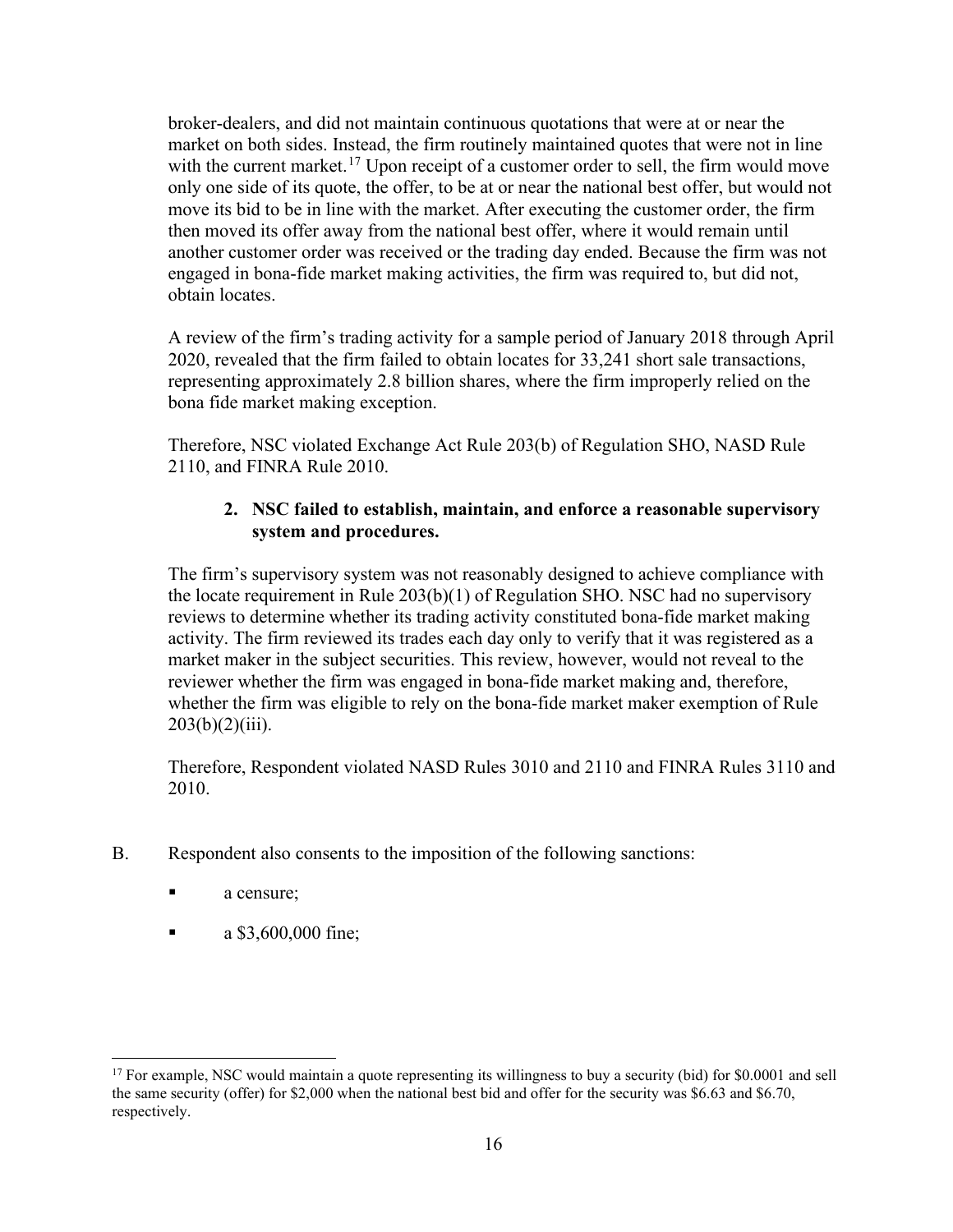- $\blacksquare$  disgorgement of \$4,770,000;<sup>[18](#page-16-0)</sup> and
- partial restitution of \$625,480 plus interest to certain customers who purchased GPB Capital securities as described below.<sup>[19](#page-16-1)</sup>

Respondent agrees to pay the monetary sanctions upon notice that this AWC has been accepted and that such payment is due and payable. Respondent has submitted an Election of Payment form showing the method by which it proposes to pay the fine imposed.

Respondent specifically and voluntarily waives any right to claim an inability to pay, now or at any time after the execution of this AWC, the monetary sanctions imposed in this matter.

Respondent understands that this settlement includes a finding that it willfully violated Rule 101 of Regulation M under the Securities Exchange Act of 1934 and that under Article III, Section 4 of FINRA's By-Laws, this makes Respondent subject to a statutory disqualification with respect to membership.

Disgorgement of unlawful profits is ordered to be paid to FINRA in the amount of \$4.77 million.

Partial restitution is ordered to be paid to the customers listed on Attachment A to this AWC in the total amount of \$625,480, plus interest at the rate set forth in Section 6621(a)(2) of the Internal Revenue Code, 26 U.S.C. § 6621(a)(2), from the respective dates set forth on Attachment A until the date this AWC is accepted by the NAC.

A registered principal on behalf of Respondent shall submit satisfactory proof of payment of restitution and prejudgment interest (separately specifying the date and amount of each paid to each customer listed on Attachment A) or of reasonable and documented efforts undertaken to effect restitution. Such proof shall be submitted by email to [EnforcementNotice@FINRA.org](mailto:EnforcementNotice@FINRA.org) from a work-related account of the registered principal of Respondent. The email must identify Respondent and the case number and include a copy of the check, money order, or other method of payment. This proof shall be provided by email to [EnforcementNotice@FINRA.org](mailto:EnforcementNotice@FINRA.org) no later than 120 days after the date of the notice of acceptance of the AWC.

<span id="page-16-0"></span> $18$  In determining not to impose prejudgment interest on the disgorgement, FINRA considered that the firm will pay a remedial fine in excess of three times the amount of prejudgment interest that would have accrued on the ill-gotten gains, thus achieving the appropriate deterrence value of equitable disgorgement. See *DOE v. Davidofsky*, Complaint No. 2008015934801 (NAC Apr. 26, 2013) at 16.

<span id="page-16-1"></span><sup>&</sup>lt;sup>19</sup> The amount of partial restitution being paid to customers who made GPB Capital investments is equal to the commissions that NSC received in connection with these customers' investments in Automotive Portfolio and Holdings II. Seventeen customers at issue in this AWC will not receive partial restitution because they previously settled their claims related to GPB Capital with the firm.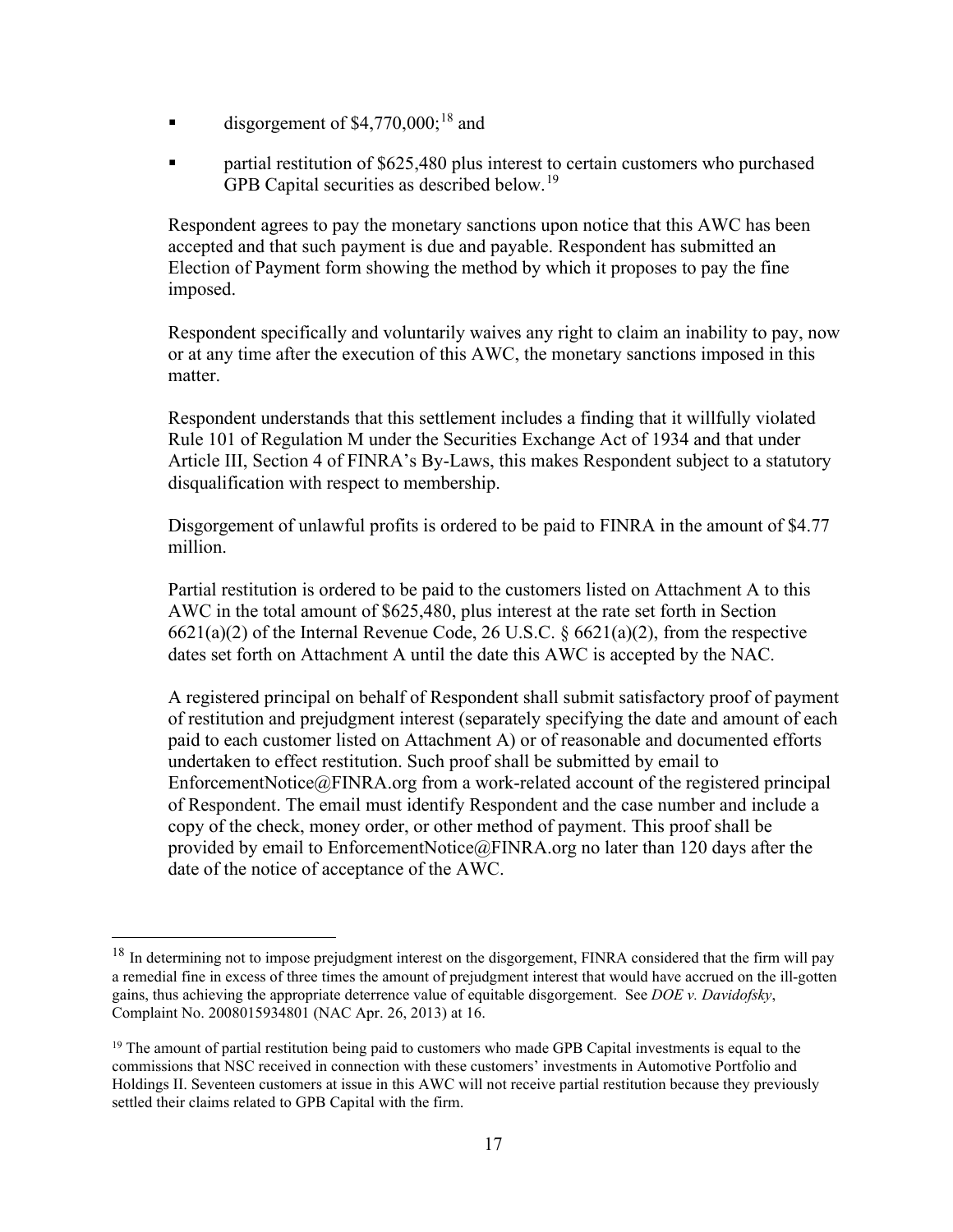If for any reason Respondent cannot locate any customer identified in Attachment A after reasonable and documented efforts within 120 days after the date of the notice of acceptance of the AWC, or such additional period agreed to by FINRA in writing, Respondent shall forward any undistributed restitution and interest to the appropriate escheat, unclaimed property, or abandoned property fund for the state in which the customer is last known to have resided. Respondent shall provide satisfactory proof of such action to FINRA in the manner described above, within 14 calendar days of forwarding the undistributed restitution and interest to the appropriate state authority.

The imposition of a restitution order or any other monetary sanction in this AWC, and the timing of such ordered payments, does not preclude customers from pursuing their own actions to obtain restitution or other remedies.

Restitution payments to customers shall be preceded or accompanied by a letter, not unacceptable to FINRA, describing the reason for the payment and the fact that the payment is being made pursuant to a settlement with FINRA and as a term of this AWC.

The sanctions imposed in this AWC shall be effective on a date set by FINRA.

### **II.**

## **WAIVER OF PROCEDURAL RIGHTS**

Respondent specifically and voluntarily waives the following rights granted under FINRA's Code of Procedure:

- A. To have a complaint issued specifying the allegations against it;
- B. To be notified of the complaint and have the opportunity to answer the allegations in writing;
- C. To defend against the allegations in a disciplinary hearing before a hearing panel, to have a written record of the hearing made, and to have a written decision issued; and
- D. To appeal any such decision to the NAC and then to the U.S. Securities and Exchange Commission and a U.S. Court of Appeals.

Further, Respondent specifically and voluntarily waives any right to claim bias or prejudgment of the Chief Legal Officer, the NAC, or any member of the NAC, in connection with such person's or body's participation in discussions regarding the terms and conditions of this AWC, or other consideration of this AWC, including its acceptance or rejection.

Respondent further specifically and voluntarily waives any right to claim that a person violated the ex parte prohibitions of FINRA Rule 9143 or the separation of functions prohibitions of FINRA Rule 9144, in connection with such person's or body's participation in discussions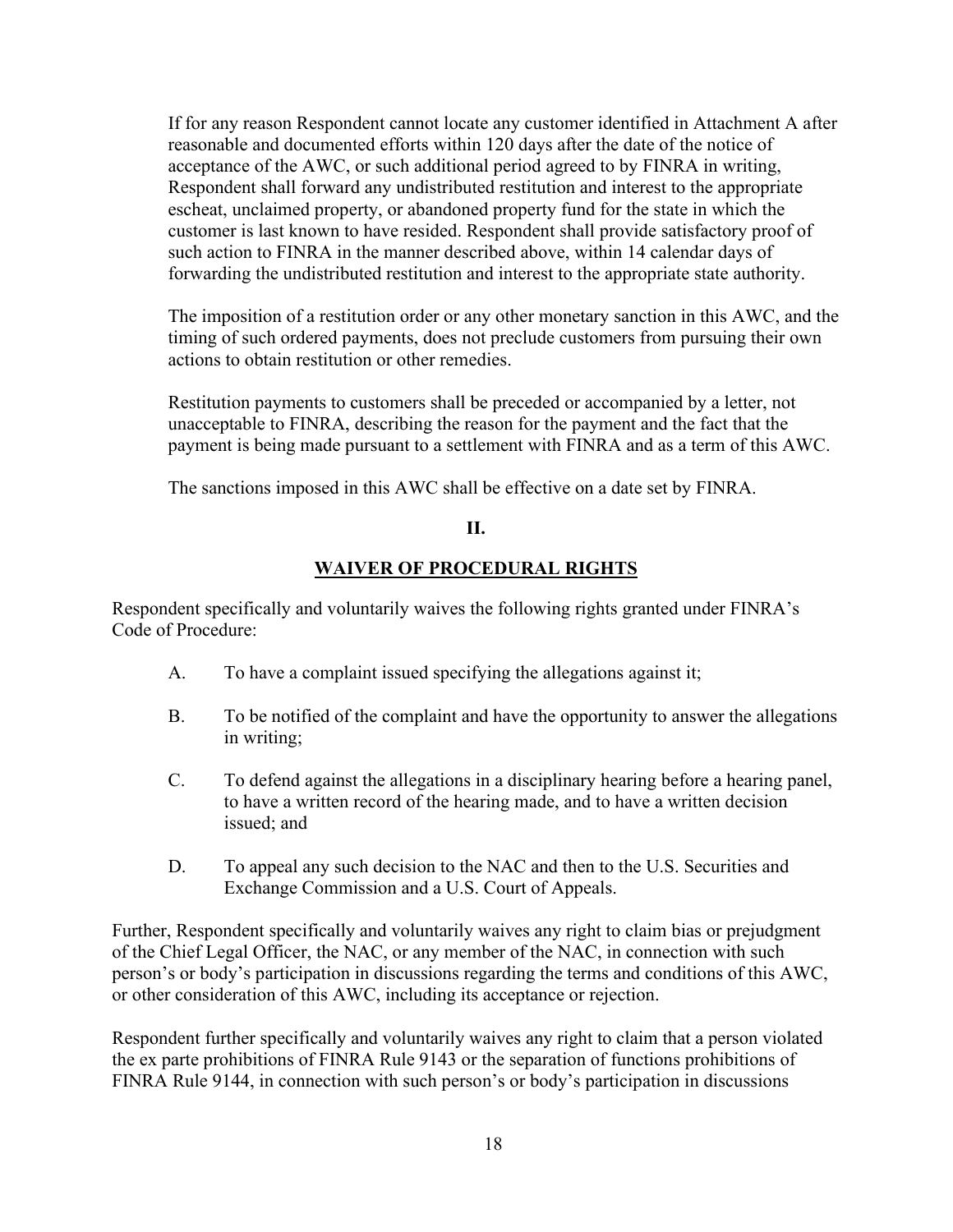regarding the terms and conditions of this AWC, or other consideration of this AWC, including its acceptance or rejection.

#### **III.**

#### **OTHER MATTERS**

Respondent understands that:

- A. Submission of this AWC is voluntary and will not resolve this matter unless and until it has been reviewed and accepted by the NAC, a Review Subcommittee of the NAC, or the Office of Disciplinary Affairs (ODA), pursuant to FINRA Rule 9216;
- B. If this AWC is not accepted, its submission will not be used as evidence to prove any of the allegations against Respondent; and
- C. If accepted:
	- 1. this AWC will become part of Respondent's permanent disciplinary record and may be considered in any future action brought by FINRA or any other regulator against Respondent;
	- 2. this AWC will be made available through FINRA's public disclosure program in accordance with FINRA Rule 8313;
	- 3. FINRA may make a public announcement concerning this agreement and its subject matter in accordance with FINRA Rule 8313; and
	- 4. Respondent may not take any action or make or permit to be made any public statement, including in regulatory filings or otherwise, denying, directly or indirectly, any finding in this AWC or create the impression that the AWC is without factual basis. Respondent may not take any position in any proceeding brought by or on behalf of FINRA, or to which FINRA is a party, that is inconsistent with any part of this AWC. Nothing in this provision affects Respondent's right to take legal or factual positions in litigation or other legal proceedings in which FINRA is not a party. Nothing in this provision affects Respondent's testimonial obligations in any litigation or other legal proceedings.
- D. Respondent may attach a corrective action statement to this AWC that is a statement of demonstrable corrective steps taken to prevent future misconduct. Respondent understands that it may not deny the charges or make any statement that is inconsistent with the AWC in this statement. This statement does not constitute factual or legal findings by FINRA, nor does it reflect the views of FINRA.